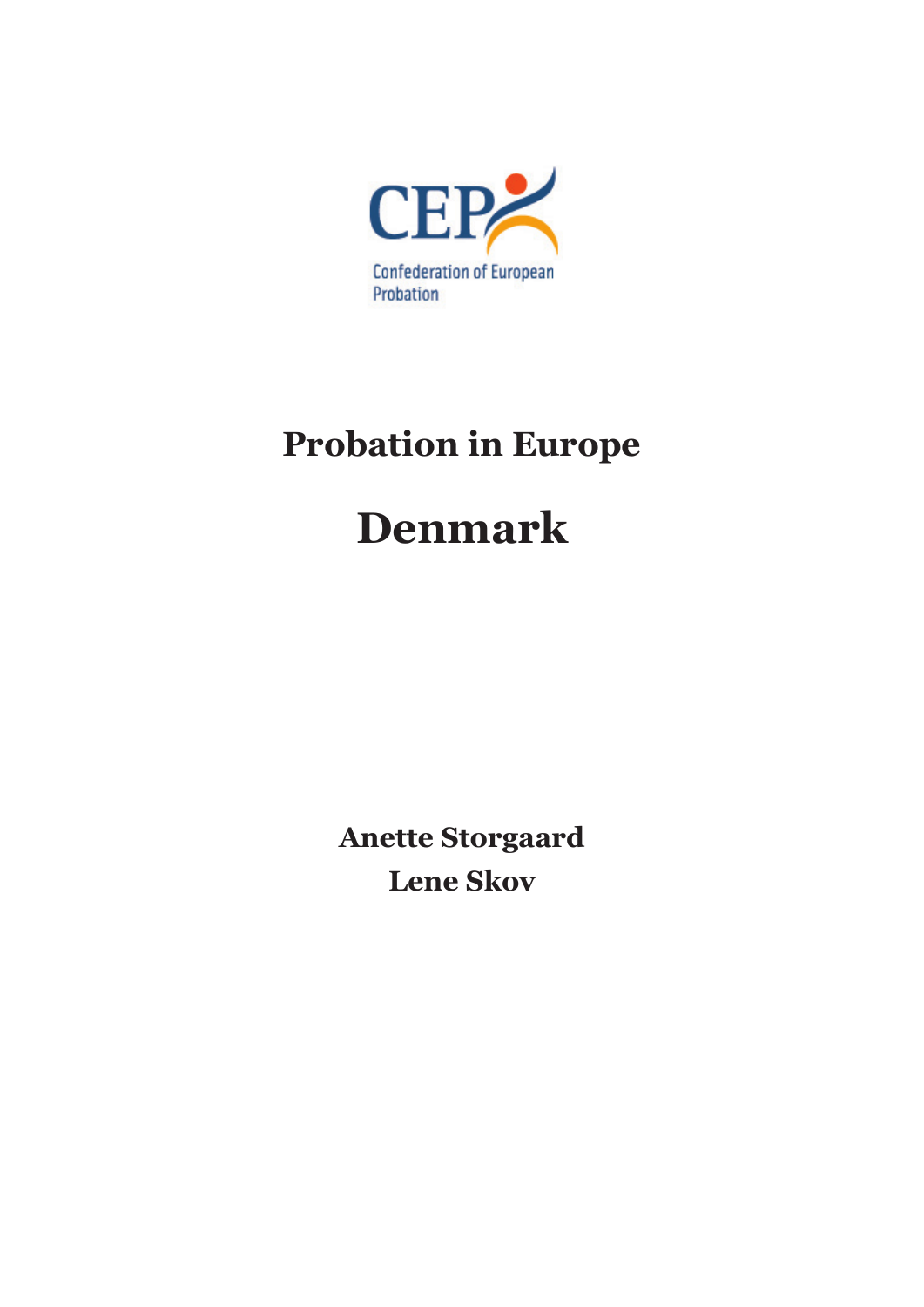

# **Probation in Europe**

Denmark

## **Anette Storgaard**

Professor, lic. Jur. Juridisk Institut, BSS Bygning 1411, lokale 257 Aarhus Universitet Bartholins alle 16, 8000 Aarhus C as@law.au.dk

## **Lene Skov**

Direktoratet for Kriminalforsorgen Center for Straffuldbyrdelse Koncern Klientsagsbehandling Strandgade 100 1401 København K lene.skov@kriminalforsorgen.dk

December 2017

Edited by: **Anton van Kalmthout Ioan Durnescu**

ISBN/EAN: 978-90-820804-0-7

This publication was funded by the Ministry of Justice and Safety of the Netherlands and the Dutch foundation *Stichting Nationale Reclasseringsactie*

Published by:

CEP, Confederation of European Probation P.O. Box 8215 3503 RE Utrecht The Netherlands www.cep-probation.org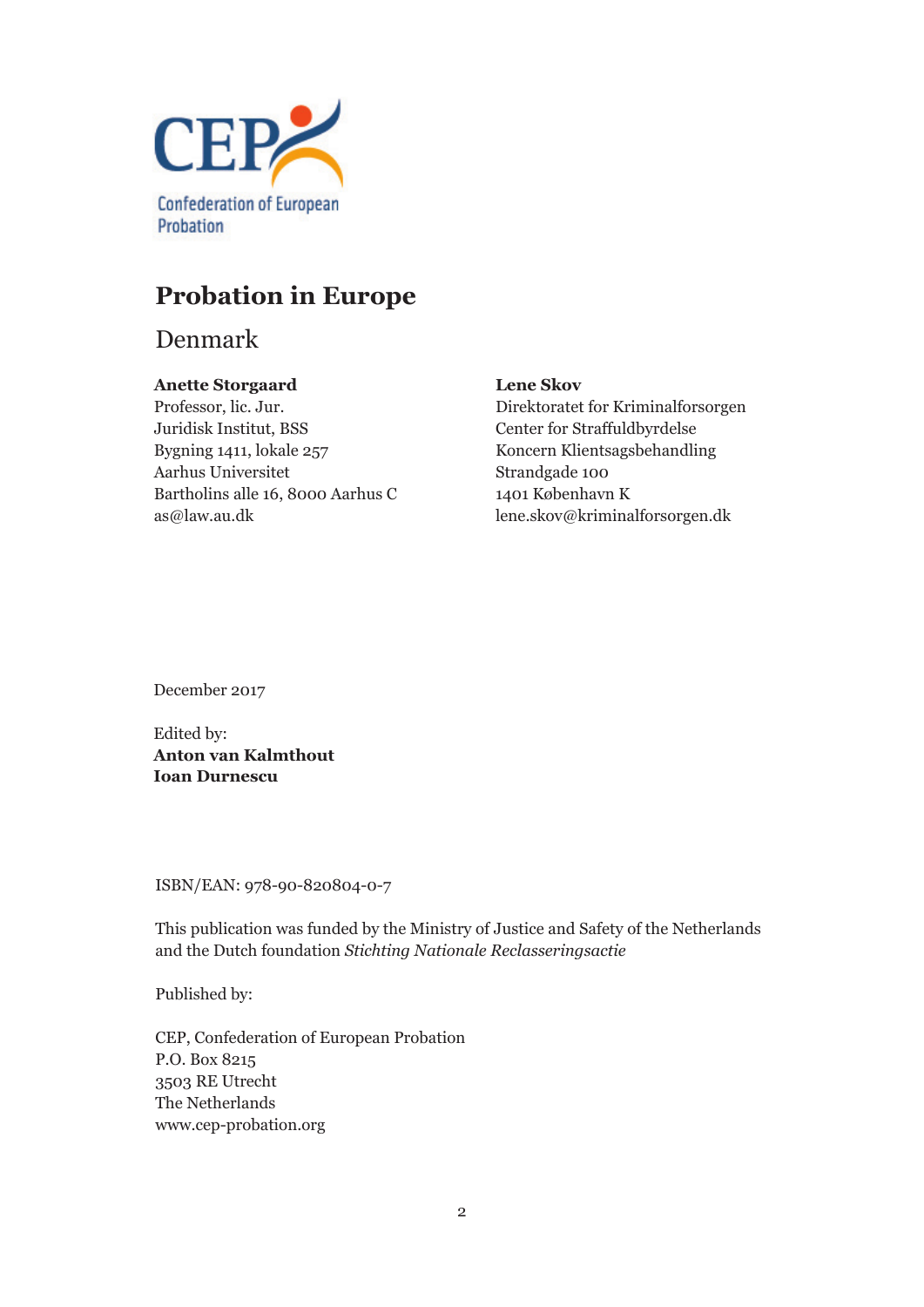| 1. | Introduction                                                            | $\overline{4}$ |
|----|-------------------------------------------------------------------------|----------------|
| 1. | Probation Organisation                                                  | $\overline{4}$ |
|    | 1.2. Probation Activities in a nutshell                                 | 5              |
|    | 1.3. General remarks on the implementation of EPR                       | 5              |
|    | 2. Historical Development of the Probation System                       | 5              |
|    | 2.1. From the beginning to 2008                                         | $\sqrt{5}$     |
|    | 2.2. Recent History to 2015                                             | 7              |
|    | 3. Legislative Basis of the Probation System                            | 8              |
|    | 3.1. Legislative Basis                                                  | 9              |
|    | 3.2. Mission and Mission Statement                                      | 9              |
|    | 3.3. Crime Prevention                                                   | 10             |
|    | 3.4. Victim Assistance                                                  | 10             |
|    | 3.5. Volunteers Involvement                                             | 10             |
|    | 4. The Organisation of the Probation Service                            | 10             |
|    | 4.1. Main Characteristics                                               | 11             |
|    | 4.2. Internal Organisation                                              | 12             |
|    | 4.2.1 Probation workers                                                 | 12             |
|    | 4.2.2 Education, Training Requirements and Opportunities                | 14             |
|    | 4.2.3 Other Organisations Involved in Probation Work                    | 14             |
|    | 4.3. Probation and Offenders Abroad                                     | 15             |
|    | 5. Different Stages of the Criminal Justice Process                     | 16             |
|    | 5.1. Pre-Trial Phase/Remand/Trial Stage                                 | 16             |
|    | 5.1.1 Pre-Trial Report (Social Enquiry Report)                          | 18             |
|    | 5.2. Enforcement Phase                                                  | 19             |
|    | 6. Probation Methodology                                                | 23             |
|    | 7. Finances, Accounting, Registration Systems and Evaluation Procedures | 24             |
|    | 7.1 Finances                                                            | 24             |
|    | 7.2. Accounting                                                         | 24             |
|    | 7.3. Registration Systems and Evaluation Procedures                     | 25             |
|    | 8. Societal Support and Clients' Views                                  | 26             |
|    | 8.1. Societal Support and Public Opinion                                | 26             |
|    | 8.2. Clients' Views                                                     | 27             |
|    | 9. Probation Clients' Rights                                            | 27             |
|    | 10. Developments to be expected                                         | 29             |
|    | 11. Important Publications                                              | 29             |
|    | 12. Contact Information and Webpages                                    | 32             |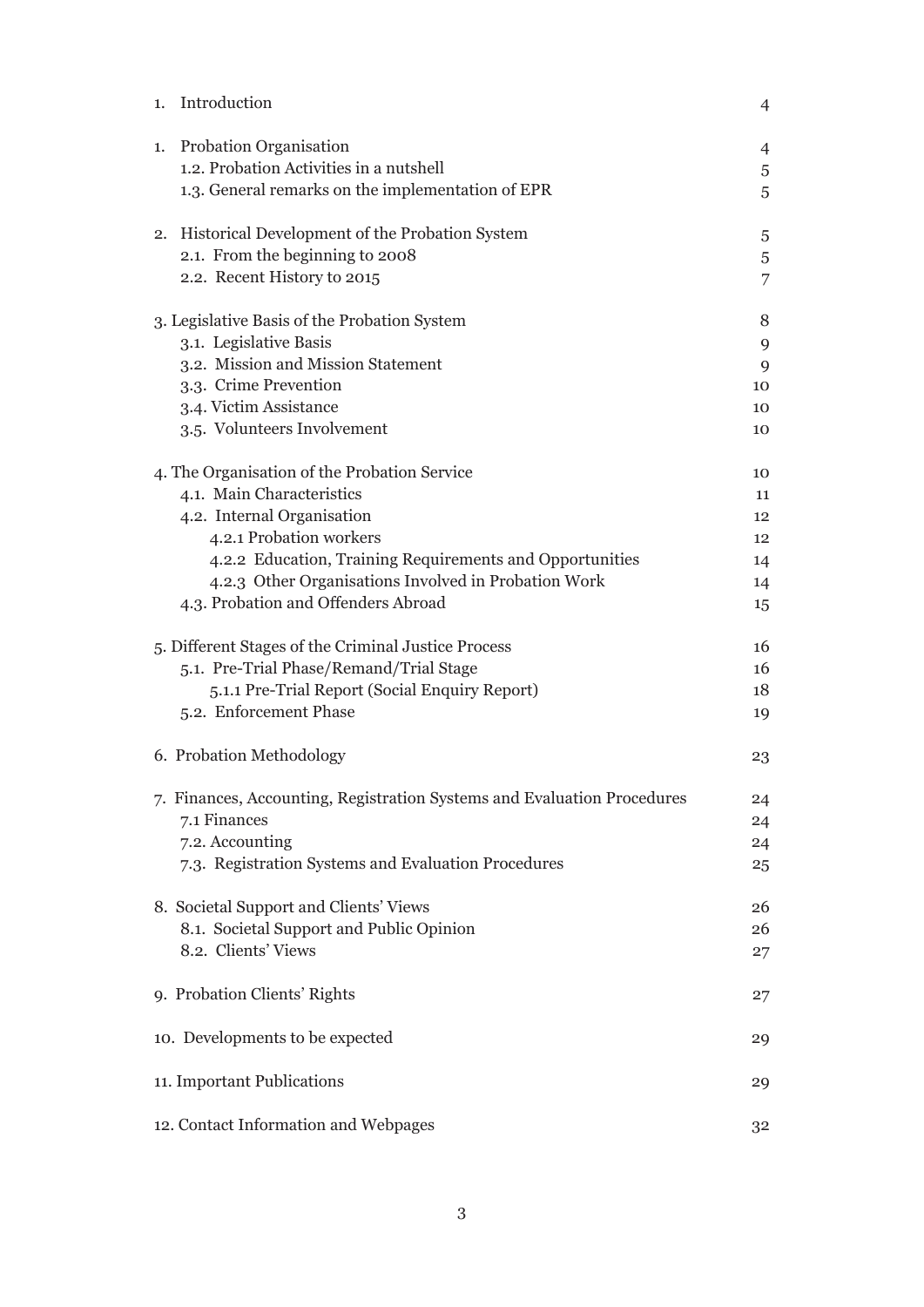# **1. Introduction**

#### **Probation Organisation**

Compared to many countries in and especially outside Europe, Denmark may comprise a small, homogeneous and relatively wealthy welfare state. Denmark belongs to the continental legal tradition which, among other things, means that great attention is generally paid to fundamental legal rights and a strict orientation towards legal rules. The European Convention on Human Rights was incorporated into the Danish legal system in 1992, and a large number of European Recommendations have been ratified over the years. Among these are the European Prison Rules and the European Probation Rules.

On this background, it may not come as a surprise that both the Prison Service and the Probation Service are run by the state. Employees are civil servants, and clients are basically looked upon as ordinary citizens, who have committed an offence for which they have received a court sentence. The task and duty of the prisons and the probation service is to execute the sentence, while treating every client in accordance with the rules, which on the one hand entails not imposing harder punishment or other restrictions than those decided in court, and on the other hand aiming at meeting every client's need for support, guidance etc. to the extent possible.

The Danish Prison and Probation Service (from now on DPPS even if only the Probation Service is mentioned) is one integral state authority, which solves a large variety of tasks inside and outside prisons. In 1993 the DPPS developed 'A Programme of Principles for Prison and Probation Work in Denmark' (available in English on the webpage). This was before the recent restructuring (see more below). Though the restructuring changed the organisation fundamentally, the programme of principles has not been changed or cancelled. According to the programme, it is the 'Primary task of the Prison and Probation Service to execute the punishment'. And in this connection, the DPPS will 'exercise such control as is necessary for the implementation of the sanction, support and motivate the offender to live a crimefree life by assisting personal, social, vocational and educational development. These two facets of the primary task are complementary. Thus, there can be no question of asserting that one is more important than the other'. The two facets are boiled down to: 'CONTROL AND SECURITY' and 'SUPPORT AND MOTIVATION'.

The probation service is involved with both complimentary facets of the primary task, i.e. control and security as well as support and motivation. The fact that probation officers mainly meet clients while they are not deprived of their liberty, the supportive part of the task is rather obvious. At the same time, though, a good deal of control is involved, seeing as for instance conditional sentences are most often combined with specific conditions as for instance supervision by the Probation Service, and it is the duty of the probation service to ensure that these conditions are met. The probation service and the probation officers are relatively independent in their day-to-day contact with the clients, though the probation service is part of the organisational structure comprising the DPPS at national as well as regional level (see section 4.1). Furthermore, the probation service cooperates with the social services departments in the municipalities and other relevant state authorities. In the past decade or so the DPPS as a whole has cooperated with – or rather informed about and sometimes received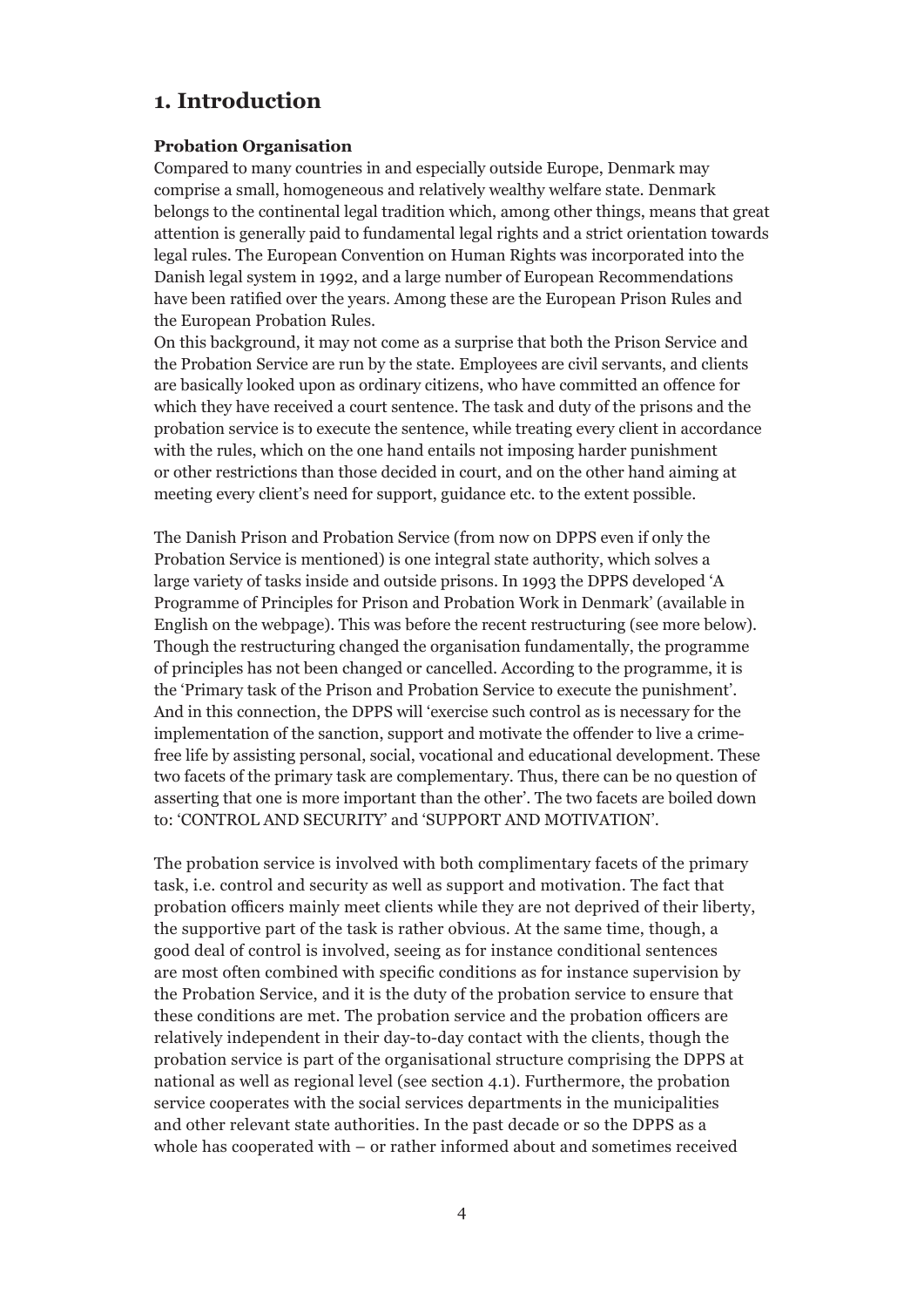representatives from different NGOs such as the Red Cross and a pro bono legal aid organisation.

In principle, the probation service supports and controls all types of citizens involved in the execution of a criminal sentence at the relevant stages of the execution. However, in special cases, including for instance juveniles (15-17-year-olds) or psychiatric patients sentenced to special treatment, the involvement of the probation service is adjusted and coordinated with the involvement of social services or psychiatric specialists.

#### **1.2. Probation Activities in a nutshell**

The core activities of the probation service may be briefly summarised as follows. More details about the individual tasks and duties will be given further below along with an account of the number of clients represented under each type of task:

- Preparation of pre-trial reports
- Supervision of offenders with a suspended sentence or a suspended sentence in combination with a community service order
- Supervision of mentally ill offenders
- Supervision and control of offenders on electronically monitored schemes
- Supervision of offenders released on parole
- Seeing remand prisoners and, among other things, assessing whether they require addiction treatment and, if so, trying to motivate them to undertake such training
- Networking with other authorities, such as the municipal social services departments and organisations in order to provide enhanced opportunities for social inclusion
- Crime preventive work, including talks in youth clubs and schools, participation in relevant parts of the SSP cooperation (school, social services, police) in local areas.

#### **1.3. General remarks on the implementation of EPR**

There has not been paid much attention to the European Probation Rules in Denmark up till now whereas the European Prison Rules are much more well known. For instance the European Prison rules are translated into Danish and uploaded on the internal electronic system whereas the Probation Rules only recently have been uploaded in English. Nevertheless Denmark does to a large degree live up to the Probation Rules which will be illuminated in the text below.

The only European rule that has been incorporated into Danish law system is the European Convention on Human Rights but traditionally also such rules as the European Prison Rules and the European Probation Rules are paid attention to.

## **2. Historical Development of the Probation System**

#### **2.1. From the beginning to 2008**

From 1848 until 1973 the Danish prisons were run by the Department of Prisons, which in 1973 was renamed the Department for Prison and Probation Service. Initially all help and support to prisoners on parole – and since 1905 to persons sentenced to suspended imprisonment – was organised by private organisations mainly run by volunteers. The first large organisation offering support to convicts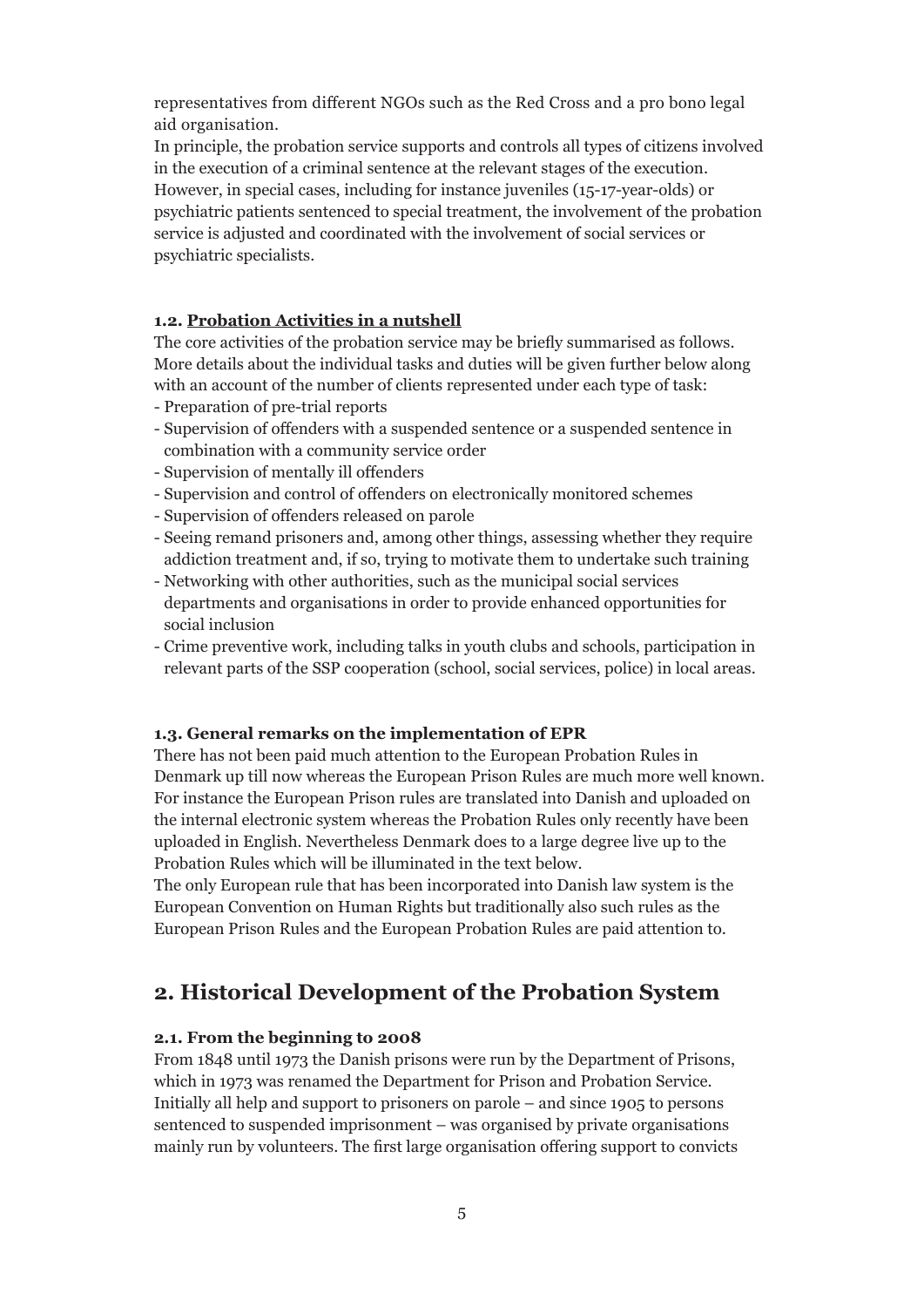not deprived of their liberty was formed in 1843. Over the years several of these organisations were started, and the need for coordination and more robust structuring of this work emerged.

In 1930 the 1866 Penal Law was replaced by a new Penal Law (in action from 1933 and is still in action with a number of adjustments). The new law allowed for a greater amount and variety of sentences without deprivation of liberty, replacing imprisonment with supervision and additional conditions. However, at the time there was no formalised private or public organisation to carry out these sentences or to offer support to the sentenced persons.

In 1951 a private organisation was established: the Danish Welfare Society. It was an amalgamation of all the above-mentioned private organisations. The Danish Welfare Society was mainly funded by private donations and was entrusted with all kinds of offender supervision outside the prisons.

In 1973 all probation tasks, including visiting pre-trial prisoners and after-care activities, which till then had been carried out by the Danish Welfare Society, were transferred to the Department of Prisons, which was renamed the Department of Prison and Probation Service. The main reasons for this development were first that it was considered an advantage that the execution of all law enforcement was placed under one administration, and second that private financial contributions became markedly smaller. The change was primarily administrative in nature, as the existing institutions and offices initially remained unchanged. The professional staff at the Danish Welfare Society became public employees, and the voluntary (unpaid) element which since 1951 had been rather considerable was gradually diminished. The voluntary element within supervision, including volunteers working in the prison and probation sectors, was largely abolished over time. However, alongside the public system the Red Cross and other NGOs began to organise a (limited) number of locally based projects, including educational support for prisoners, mentors for newly released offenders etc.

The Danish Welfare Society still exists as a private foundation. The foundation does not play a big role today, but seeing as it still has an albeit limited amount of money at its disposal a small number of offenders and relatives may each year receive financial support from the Danish Welfare Society.

The first type of sentence execution prescribing a sort of probation supervision was the suspended sentence, which had been introduced as early as 1905. Release on parole was in its current form introduced with the Penal Law of 1930. Later the variety of sentences which do not deprive offenders of their liberty has been broadened out in different ways. The most important steps in this direction include the introduction of community service orders in 1982, the introduction of electronic monitoring in 2005 and a gradual reduction of the length of time an offender had to spend in prison before release on parole was legally possible. In the 1930 Penal Law the minimum time before release on parole was possible was nine months; today it is two months. This development – in combination with other developments – has obviously led to a gradual increase of the workload of the probation service.

The Penal Law was originally – and still is – based on general as well as special preventive concepts. In 1973 the special preventive element receded, as sanctions based on the idea of special treatment, including youth prisons, occupational therapy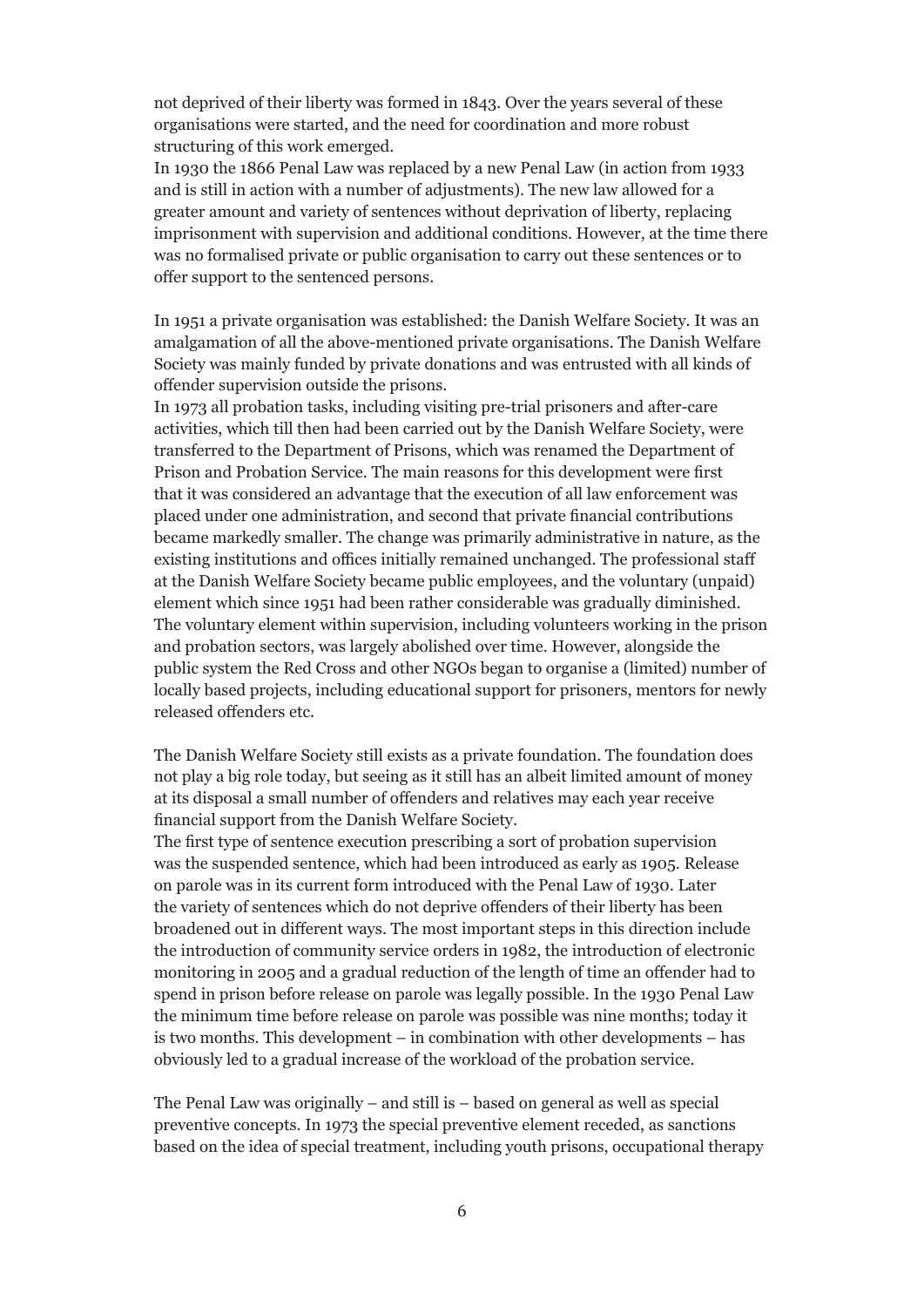(Labour Prison) and preventive detention of psychopaths, the length of which depended on the treatment results, were abolished. This development – also seen in other Scandinavian countries – received extensive critique from Scandinavian criminologists, who argued that the system led to inequality in the length of time persons who had committed similar crimes had to spend in prison, and that there was no evidence that the individualisation of time spent in prison reduced the risk of recidivism.

In the 1980s the execution of prison sentences was mainly based on general preventive ideas and on the legal rights of prisoners and other persons whose liberty had been deprived or limited. Also the well-known mantra 'nothing works' played a role in the general approach to punishment during this decade.

Starting in the 1990s special preventive perspectives have experienced a revival in the penalty system, beginning with the also well-known mantra: 'Something works for somebody sometimes'. This new approach has given rise to interventions in both the prison and probation service. Contrary to the penalties in the 1930 Penal Law, where the length of time spent in prison or an institution might be dependent on the results of the treatment, the special preventive interventions introduced in the 1990s and onwards include a fixed maximum length of institutionalisation defined in the sentence.

#### **2.2. Recent History to 2015**

Roughly speaking, the main tasks of the probation service today are preparation of cases before court concerning suspects aged 18 years or older and supervision of convicts serving a sentence outside prisons.

For very different reasons at different times the group of convicts not serving (all or parts of) their sentence in prison has become bigger and more differentiated over the past decades. Today supervision, for instance, includes persons who are released on parole, persons with suspended sentences, persons under electronic monitoring, persons sentenced to community service and persons sentenced to ambulant psychiatric treatment etc. (see section 4). Supervision is mainly or fully carried out by social workers, whose duty is to balance control and support. Supervision is often described as a balance between 'tough' and 'soft' approaches to clients. For example, it is the task of supervising probation officers to control that clients comply with conditions like community service, structured alcohol treatment etc. Furthermore, supervising probation officers must support clients in personal matters like finding employment, re-establishing contact to relatives, gaining an overview of personal financial matters etc.

In 2012, based on a comprehensive budget analysis, it was decided to implement a comprehensive reorganisation of the DPPS.

The purpose of the reorganisation was, among other things, to strengthen focus in the job and to lead the organisation in a more 'client-oriented' direction. The implementation of the new structure lasted about two years and the main changes came into effect by the end of 2014. The new structure has been fully implemented in the 2016.

Until 2015, legally the DPPS was placed directly under the auspices of the Minister for Justice. However, from 2015 the direct reference between the DPPS and the Minister was suspended, and legally the DPPS is now defined as a department within the Ministry of Justice parallel to other departments.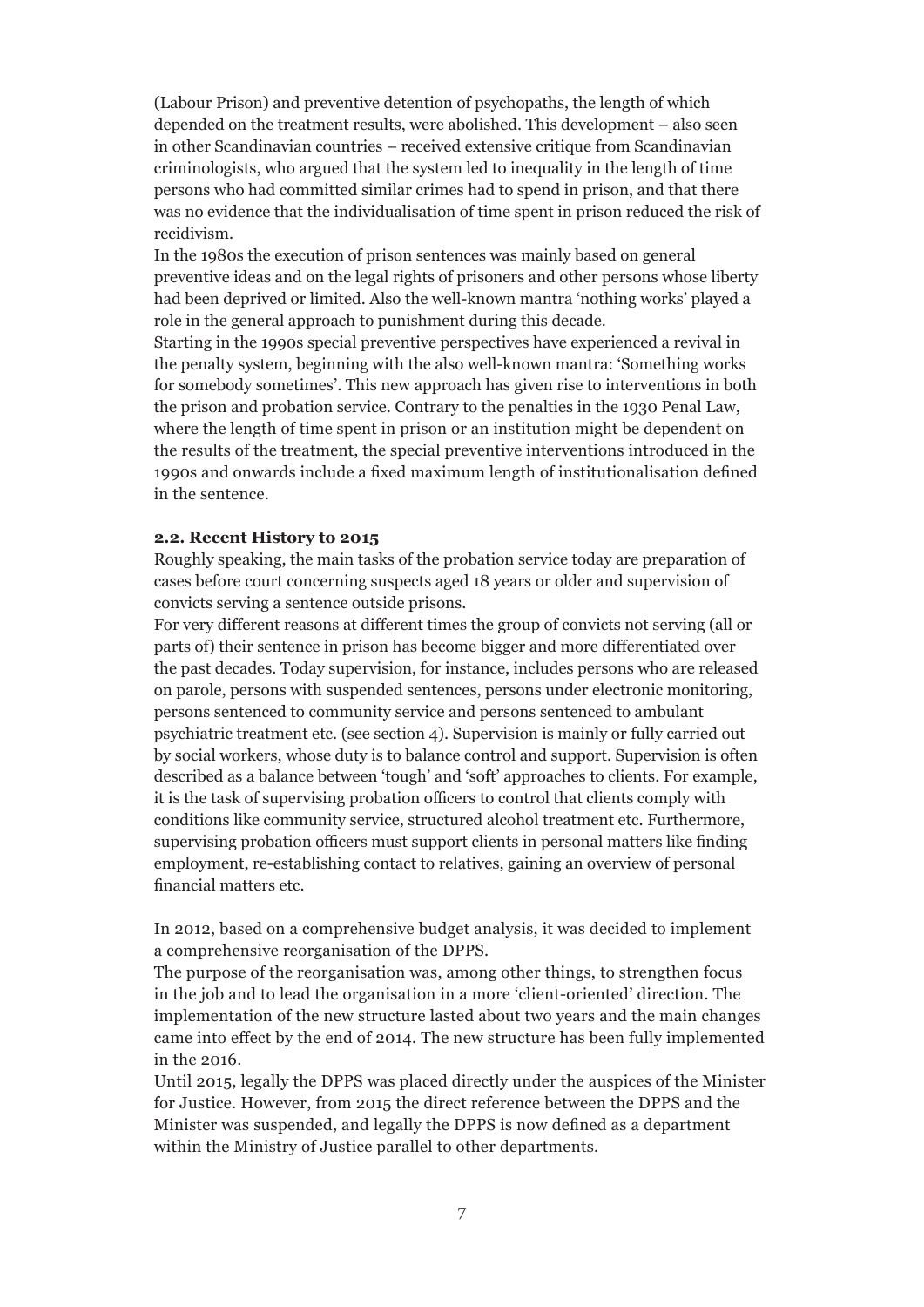The process of reorganisation has seen a number of new initiatives aiming at strengthening the focus on the individual client and the continuity of the relationship between client and authorities in general.

One of these initiatives is the gradual introduction of a stronger focus on drugs and alcohol problems already at the pre-trial stage. This practice was first introduced in 2002 and has gradually become nationwide. Although there are still local variations, the general procedure is that if the probation officer who has contact with a client in pre-trial prison believes the client may require addiction treatment (alcohol or drugs), a professional treatment institution is brought in to see the client. This may be the starting point of a so-called pre-treatment programme, which may be continued in case the person is sentenced in court and afterwards placed in a prison to serve his or sentence.

Another new initiative focussing on the release process was implemented in 2008- 2010. The main point of this initiative, called the 'Schedule for a good release', is coordination of individual action plans between the prison, the probation service and the social services. The 'normally expected' date of release on parole is when two thirds of the sentence have been served, and as this date comes closer preparations begin, initially by establishing stronger contact between the prison, the probation service and the municipal social services. Among other things, the relevant probation service and social services are invited to visit the prison to meet with the client and coordinate the plan for the release and the time after. These plans focus on housing, occupation (job or education/training), alcohol or drug treatment, if relevant, and other individual needs for the time after release.

A third – and the most recent – initiative aiming to improve the quality of the work of the probation service for the benefit of the client comprised the introduction of the 'Level of Service/Risk, Need, Responsivity' (LS/RNR or just RNR). The gradual implementation of the RNR in the DPPS began in 2013 starting with the probation service and proceeding with the prisons. The implementation of the RNR is carried out in cooperation with the founding fathers of this concept, James Bonta and D. A. Andrews. In addition to the original concept a few supplements have been developed especially for Denmark. The most important of the Danish supplements is "MOSAIK" meaning "Motivation dialogue-intervention in the Probation Service" and is directed at high-risk clients. The new programme all together largely renews the probation service's approach to the client and working methods, and it has shifted the attention of the individual probation officer from so-called relational work to a strictly systematic client approach.

# **3. Legislative Basis of the Probation System**

Below a comprehensive, though short, description of Danish legislation on Probation Service and the main part of the official mission and the way it is practiced is to be found. Furthermore a few words about the role of victim support and NGOinvolvement, the latter very short because those elements are not substantially included in the Probation Service. As for Victim Assistance, this is carried out by other organisations mainly the police.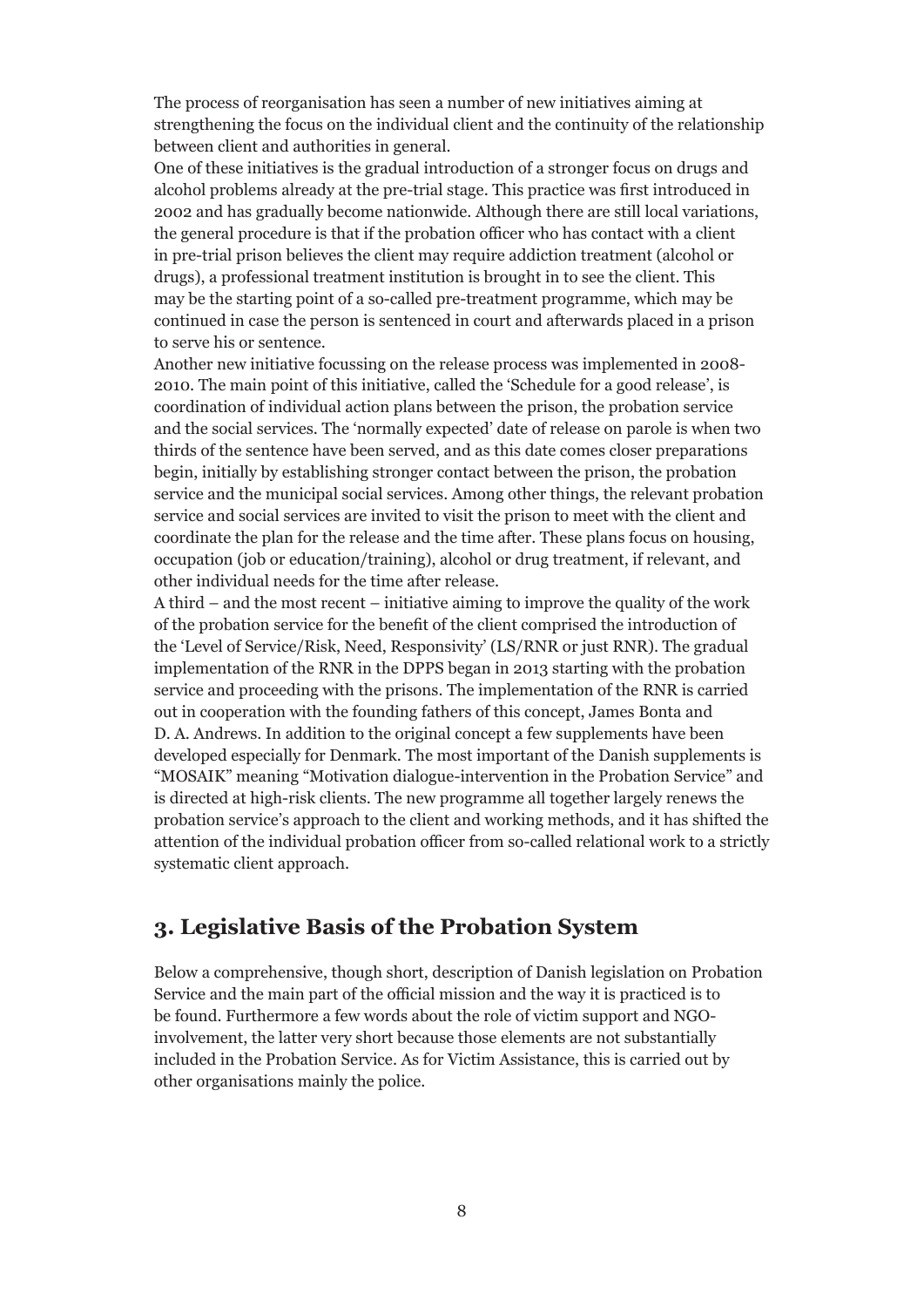As regards the most central rules in the European Probation Rules it may be concluded that Denmark lives up to the rules even if in not all topics are under the auspices of the Probation Service. As for rule 1 about promotion of social inclusion, this is an absolute top priority in all parts of the Probation service as well as the prisons. To an ever expanding degree this task is carried out in systematic cooperation with other public authorities (rule 8) whereas there is not a developed tradition of including volunteers (rule 34).

In Denmark Restorative Justice in the form of victim-offender-mediation is organised by the police (rule 97). The same goes for victim assistance (rule 95). In order to improve crime reductive strategies there has been a raising tendency of cross sectorial cooperation between the probation service and mainly the police and the social services since the early 2000'ies. This tendency has mainly been practiced locally but has been supported from the national level.

#### **3.1. Legislative Basis**

The legislative basis for the work of the probation service can be found in the Danish Criminal Code, the Criminal Justice Administration Act and the Act on Enforcement of Sentences (Rule 8). The Circular on Supervision with appurtenant guidelines, which was initially drawn up on 1 April 1996 and which has been in force since 6 May 2015, specifically regulates the probation service's work with clients. The age of criminal responsibility in Denmark is 15 years, and the system does not include status offences or a juvenile justice system. Offenders above the age of 15 are dealt with by the same penal system and according to the same Criminal Code, however with due deference to their age. The probation service, however, only deals with very few persons under the age of 18, as every effort is made to keep juvenile offenders out of the prison and probation system. Juvenile offenders are mainly referred to measures administered by the social services.

The probation service is involved with practically all categories of offenders, who serve all or part of their sentence in society. The main groups are offenders sentenced to community service and offenders with a suspended sentence. Also parolees are under the supervision of the service.

#### **3.2. Mission and Mission Statement**

A basic value in all DPPS tasks is balancing care and punishment (toughness and softness). This pertains to all parts of the service and to all stages of the enforcement of sentences. The work is guided by a Programme of Principles that was adopted in 1993. This programme states the main purpose of the DPPS: to contribute to reducing criminality. It is stated that all prison and probation work shall respect the individual person and generally accepted human rights; that no more restrictions shall be placed on offenders than those that follow from legislation and the implementation of the sanction; that when arranging the implementation of the sanction, generally accepted considerations which underlie the sanction shall be respected; and that when implementing sanctions and enforcing the law the work shall be carried out in a way which respects the spirit of the law.

The primary task of the DPPS is the implementation of sanctions. In this connection, the service will exercise the minimum control necessary to implement a sanction (control and security) and, at the same time, support and motivate the offender to live a crime-free life by assisting in his or her personal, social, vocational and educational development (support and motivation). These two facets of the primary task are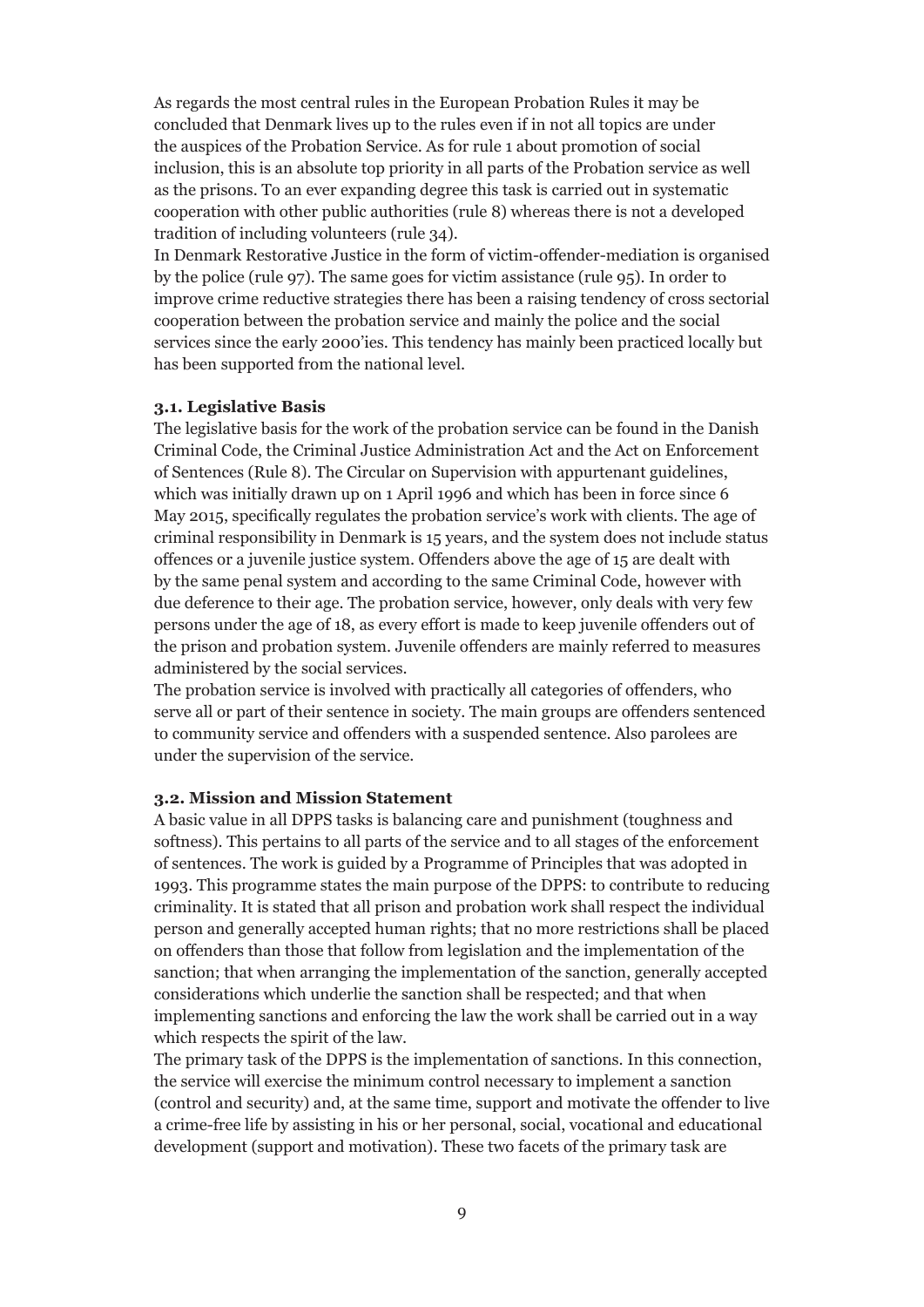complementary and equally important. The requirements provide the frames of reference for carrying out the primary task and achieving the main purpose. They can be seen as principles for accomplishing the primary task: normalisation, openness, exercise of responsibility, security, least possible intervention and optimum use of resources.

These principles should not be seen as independent principles, but should all be applied to daily work (Rule 1).

#### **3.3. Crime Prevention**

Crime prevention policy is administered by the Danish Crime Prevention Council, which works throughout the country informing people about crime and preventive measures. To some degree, the DPPS participates in some of the activities of the Danish Crime Prevention Council, and occasionally local probation units take part in local preventive efforts such as the SSP (cooperation between the Social Services, the Schools and the Police); KSP (Cooperation between Probation Service, Social Services, and the Police) or PSP (cooperation between Psychiatry, Social Services and the Police).

The probation service is mainly involved with tertiary prevention, whereas primary and secondary prevention is carried out by the social services and institutions like schools, kindergartens etc. (Rule 98).

#### **3.4. Victim Assistance**

The probation service is in no way involved with victim assistance. There are other services which focus on the victim, and the police runs a Victim Offender Mediation programme (Rules 95 and 97).

#### **3.5. Volunteers Involvement**

The inclusion of volunteers, NGOs and other types of non-paid support or 'work force' within the Danish probation service is limited. The main (and practically the only) way volunteers play a role in the probation service is as working places for community service. Apart from that, all other work is paid for in one way or another, i.e. as ordinary jobs, like probation officers, or as ad hoc services, like the persons who produce pre-trial reports or mentors. Mentors are especially directed at supporting young offenders with special needs. Mentors as well as those who prepare the pretrail reports are paid per case (Rule 34).

However, in recent years some cooperation between NGOs (or semi-NGOs, i.e. private initiatives being partly financed by project funding from the state)) and the Probation Service is developed, that is for instance about exit from gangs and treatment for drug-addiction.

# **4. The Organisation of the Probation Service**

The DPPS contains the prison sector as well as the probation service, which is organised on national and regional level. The regional offices co-ordinate and unifies the practices on regional level. As for the probation service the staff is normally composed by skilled social workers, who after being appointed to the probation service receive an introduction to the organisation and its special tasks. As for prison staff all uniformed staff are educated and trained in and by the prison sector itself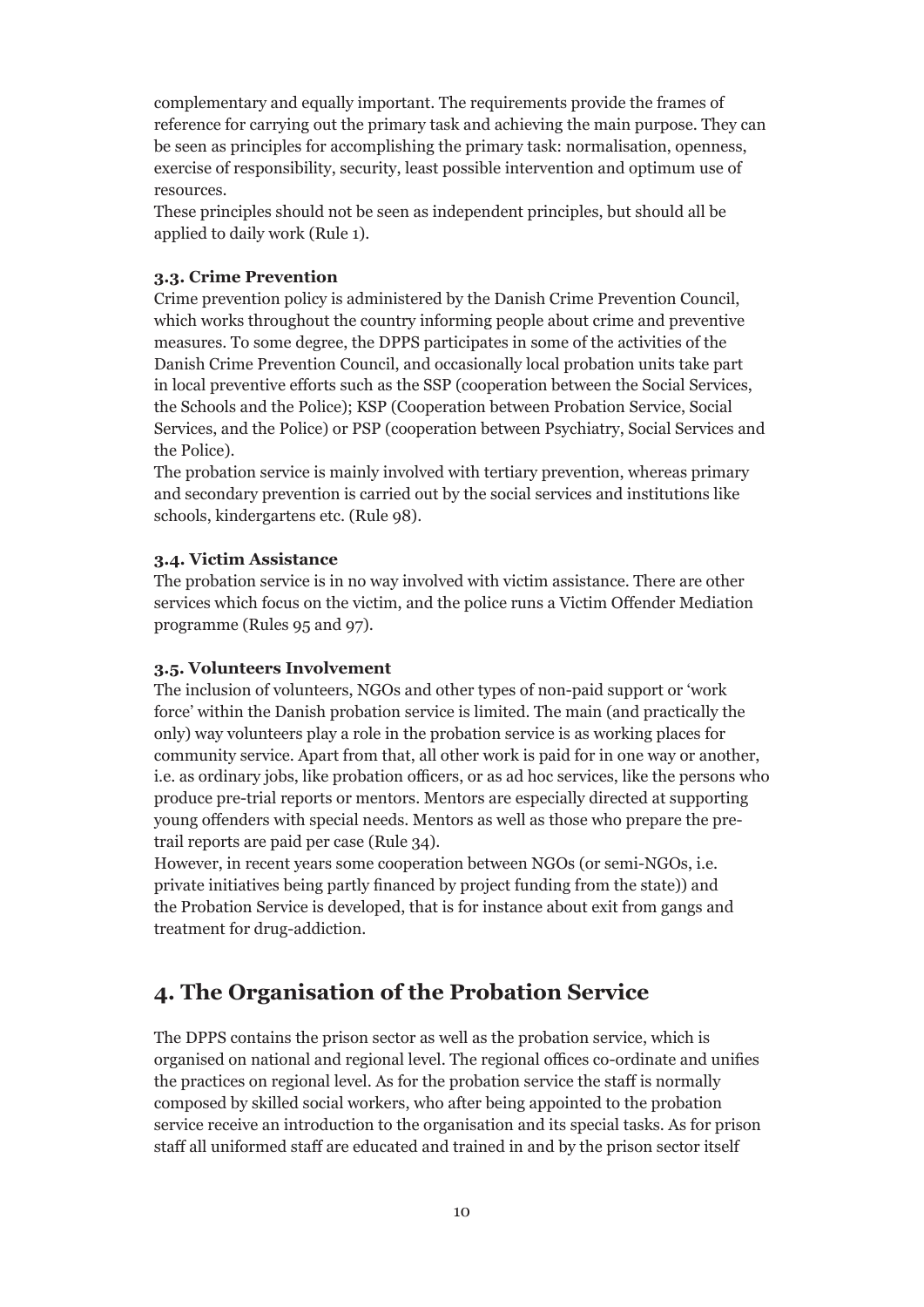(rule 22 and 24). All staff-members are regularly offered and partly obliged to attend relevant supplementary education and training (rule 23 and 25). The probation service does not specialise the staff for very special groups of clients such as sexoffenders but cooperate and include external expertise when needed (rule 27). The question of enough staff is not easy to answer. There will always be an element of superior and political prioritizing of tasks and duties. In periods of strong focus political focus on prisons the probation service may experience a lower prioritizing (29).

The probation service provides the court system with pre-trial-reports (rule 42) and cooperates with the civil society for instance in case of community service sentences (rule 37).

The major part of all clients in the probations service are Danish citizens but there is a group of clients with foreign background (even if they achieved citizenship). The last-mentioned group is not treated differently in the probation service from those clients who have a Danish background (rule 63 and 64). There is not a formalized responsibility for the probation service to secure contact to Danish citizens sanctioned abroad. But in cases where such person seeks for transference to Denmark they will be included in the ordinary caseload rule 65).

#### **4.1. Main Characteristics**

At national level the probation service is part of the DPPS, which is one of several departments under the Ministry of Justice. The DPPS is headed by the Director-General of the Prison and Probation Service.

The overall organisational structure has recently been changed from a functionsbased structure to a geographically based structure. Before the change the relation between the prisons was stronger than the relation between the prisons and, for instance, halfway houses and the probation service, whereas after the change the country has been divided into geographic areas and a new interrelationship between prisons, pre-trial imprisonment, probation service and halfway houses has been established at regional level.

After the recent reorganisation the DPPS now comprises one national centre (which is markedly 'slimmer' than before), four regional centres (new), 24 institutions and one national staff training centre.

For the time being the 24 institutions include: 15 state prisons (representing two different security levels: open and closed), 37 pre-trial prisons, 13 probation units and five local sub-offices. Finally, the DPPS runs seven halfway houses. Therefore, technically the DPPS' 77 'units' are organised in 24 institutions.

Consequently, an institution is not a physical unit, but a collection of different (institutional) units. Each institution has a head of institution, and depending on local conditions a number of units are gathered under one head of unit under whom the leader of each unit undertakes the day-to-day leadership. In other cases, one (big) unit (for instance, a large prison or pre-trial prison) has its own head of unit and a number of unit leaders or leaders of wings in the liberty depriving institutions. Consequently, the institutions have individual profiles and compositions. For example, one institution may consist of a prison and a halfway house, while another institution may consist of a probation service, a halfway house and a pre-trial prison.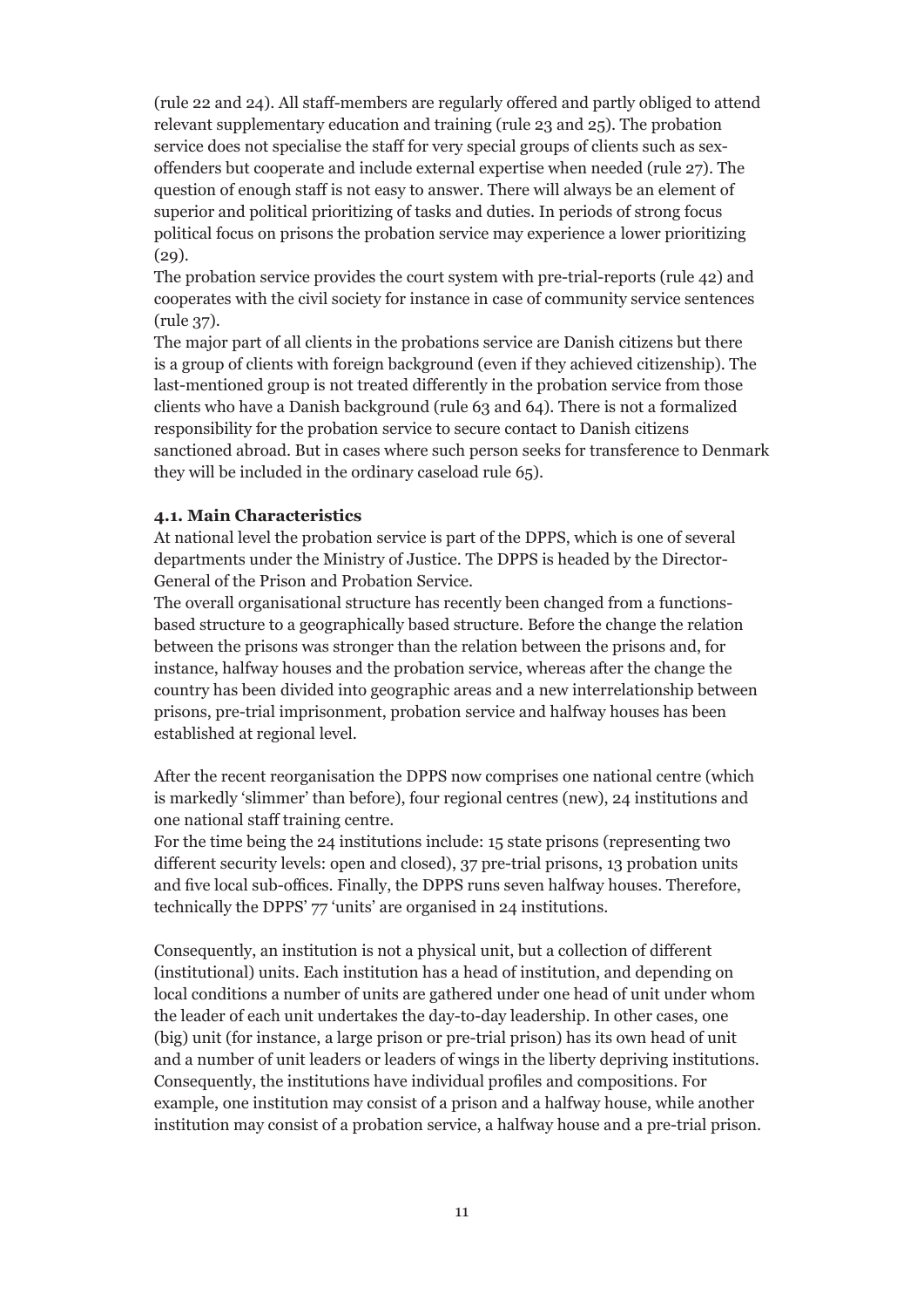

#### **4.2. Internal Organisation**

As mentioned, the probation service is divided into geographical areas of different sizes, covering all parts of the country. The few probation units which cover extraordinarily large geographical areas may have a local sub-office within their area. The address at which a person is registered is decisive for the probation unit where he or she will be enrolled.

Each probation unit is part of an institution which is headed by a head of institution. An institution comprises different types of units. One institution may, for instance, comprise a pre-trial prison and a probation unit. In this case the pretrial prison and the probation service may each have a head of unit. Below these heads there may be one or more unit managers, who are responsible for day-to-day tasks and who answer to the head of unit.

Within the framework of the probation service there are a few special teams, including the teams responsible for electronic monitoring and the small specialist teams of probation units carrying out supervision of gang members (Rule 27).

#### **4.2.1 Probation workers**

The probation service has a staff of approximately 480 persons throughout the country (September 2015), which includes an administrative staff of approximately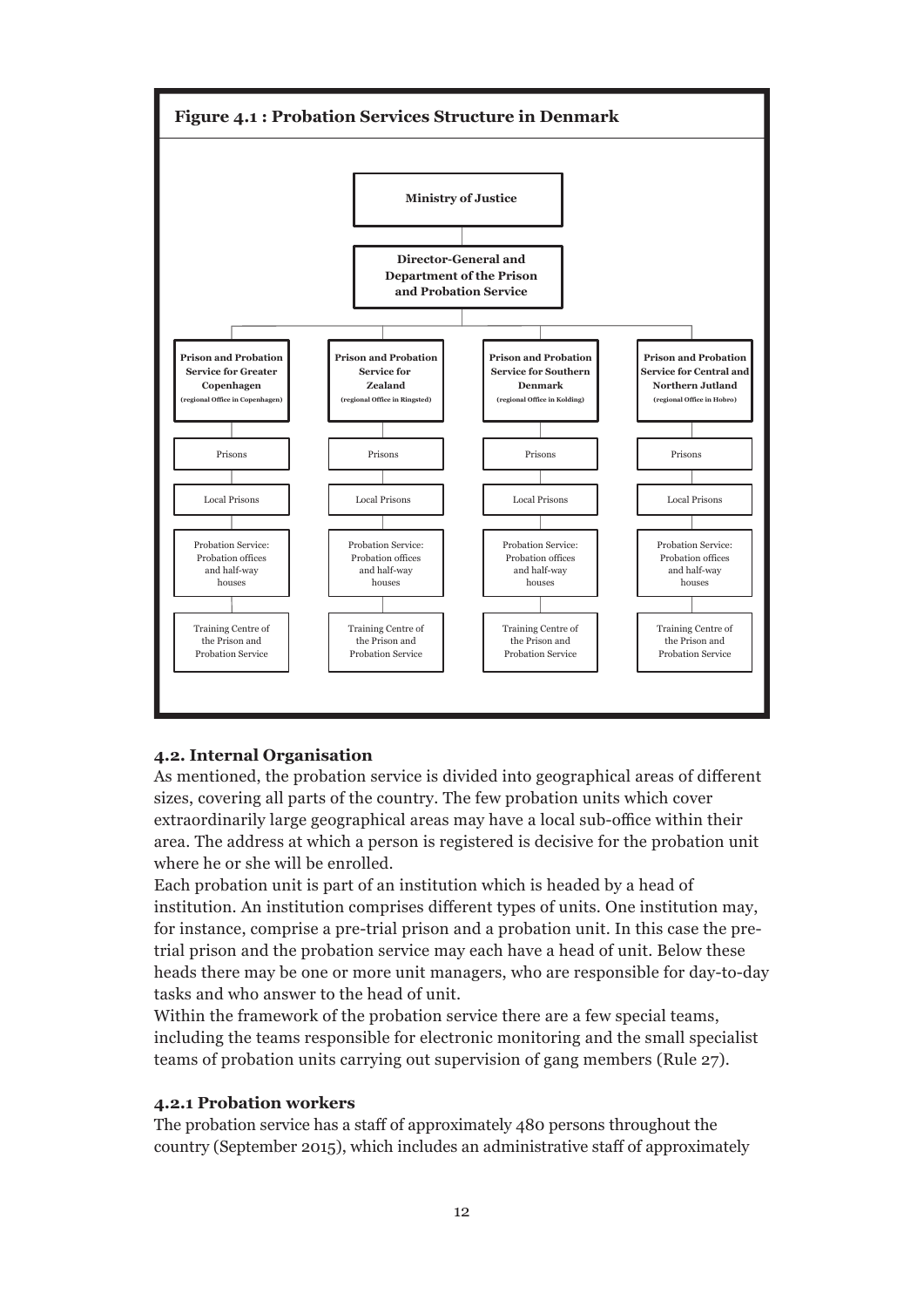95 persons performing secretary support, bookkeeping etc. The main staff group, however, consists of probation officers, chief probation officers and senior probation officers, who in almost all cases are trained social workers (see table 1). Normally each probation office has one head of unit, one or two senior probation officers, 15-20 probation officers and about five to seven persons performing secretarial functions, one of whom is normally working with financial matters. Each department has a yearly budget for operating expenses, which among other things include rent, office equipment, telephones and transport for probation officers in connection with visits to custodies and clients. Furthermore, there is a small sum for external staff who prepare pre-trial reports and a very limited sum for client support on very special and rare occasions.

When electronic monitoring was introduced in Denmark in 2005, a number of prison staff members were transferred to the probation service, because individuals who are electronically monitored are initially sentenced to unconditional imprisonment in court. When a person is sentenced in court for an offence that is neither dangerous nor gang-related, the offender must according to normal procedure wait in his or her own home before being allocated to a prison. If the sentence is of six months or less the offender may apply the relevant region of the DPPS for permission to serve the sentence in his or her home carrying an electronic tag.

The pre-trial reports prepared by external staff are reviewed by a probation officer, who will also write the final conclusion of the report before it is sent to court. It is the responsibility of each probation service to recruit pre-trial reporters to the extent necessary. The pre-trial reporters may have different educational backgrounds and will most often either be retired from the labour market or have a second job. Finally, a number of psychiatric consultants are affiliated to each office.

The average case load per probation officer is approximately 50 clients. In addition to this comes visiting remand prisoners and preparing pre-trial reports.

| Total number of staff                                                  | 479      |
|------------------------------------------------------------------------|----------|
| Including, for instance:                                               |          |
| Head of units                                                          | 13       |
| Unit managers                                                          | $31***$  |
| Supporting staff (e.g. secretaries, bookkeeping staff, ICT staff etc.) | $100***$ |

#### **Table 1.** *Probation Service staff structure*

\* Includes the total number of staff of which 339 are social workers, 46 are prison staff and approximately 100 undertake administrative support.

Includes 20 probation clerks and 11 superior members of the administrative staff.

The major part of all probation officers, including heads of units and unit managers, are trained social workers (Rule 22).

A main rule in the probation services around the country is that the different cases and clients are divided between the officers, resulting in a very limited degree of specialisation. (Rule 27).

With regard to clients of foreign nationality (Rule 63) there is no specialisation of staff or special forms of supervision. The principle in the probation service is that

<sup>\*\*\*</sup> Includes 13 psychiatrists.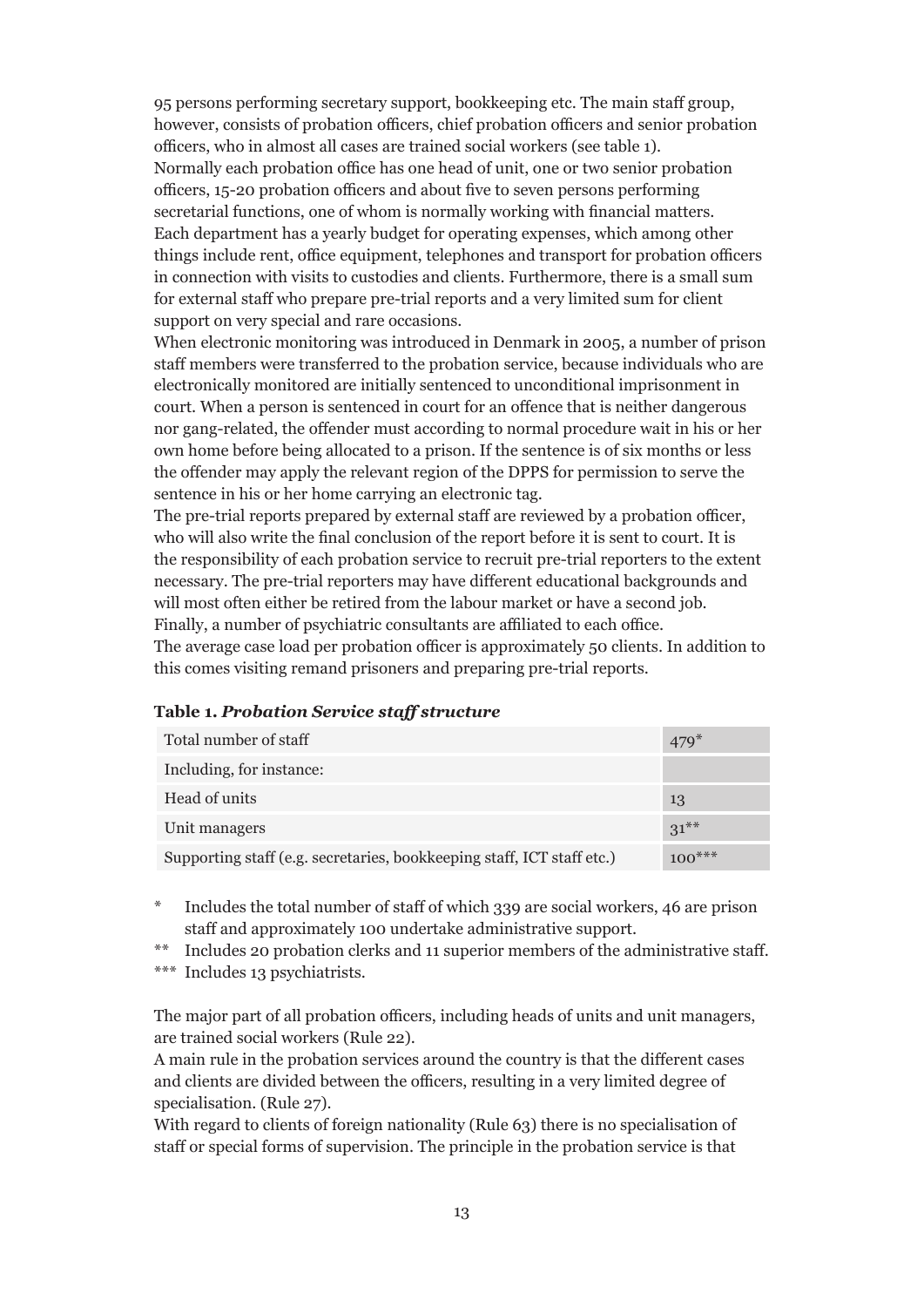every client is met as an individual with his or her own needs and capacities. A client of foreign nationality will most likely have needs in the process of resettlement equivalent to those of a Danish client (Rule 64).

Family or other relatives are only rarely involved in the probation service's work with the client (Rule 29), and it is not the responsibility of the service to support victims (Rule 29). There are, however, a number of other services directed at support of victims.

#### **4.2.2 Education, Training Requirements and Opportunities**

As mentioned, almost all probation officers are trained social workers, who have undergone three and a half years of studies and have graduated from a university college (professional college). Their training includes social law and aspects of sociology, psychology, social policy, civil law, criminal law, criminology, social medicine and theories and methods of social work (Rule 22).

Shortly after entering the probation service the new probation officer will participate in an introductory course, providing a general overview of the prison and probation system (Rule 24).

The five-day introductory course is interdisciplinary and directed at all new staff starting in the probation service. The main purpose is to make sure that each new member of staff has elementary knowledge of the aim of the DPPS and of the fundamental principles guiding the implementation of its work.

Post-introductory training is conducted in some parts of the DPPS organisation. Training is available to probation officers on a mandatory and voluntary basis and may be arranged internally in the service or by an external partner commissioned by the DPPS.

For instance, internal courses in the RNR are now mandatory for all probation officers, whereas courses in supervision of colleagues are offered at a voluntary basis, though these are very popular.

Other courses and training are available on topics such as working with alcoholics, drug addicts and mentally ill persons and more general topics, including legal and statutory matters (Rules 23 and 25).

## **4.2.3 Other Organisations Involved in Probation Work**

The DPPS and its various branches, including the probation service, collaborate on a daily basis with relevant operators such as the police, the courts, prosecutors and defence lawyers. A frequent cause of cooperation, which is seen in most of all criminal cases, is the elaboration of pre-trial reports (Rules 37 and 42).

The service's main collaborator is the municipal social services departments, where all financial support of clients is administered. Normally the probation service cannot provide financial support of clients.

The basic interface between the general competences and tasks of the social services departments and the criminal justice system is defined in legal regulation at national level. Furthermore, a number of legal guidelines and instructions for collaboration on groups of clients are agreed upon over time. The actual cooperation between these two major societal organisations receives much political attention.

Almost one third of the clients in the probation service are mentally ill and sentenced to (ambulant) treatment. This requires close collaboration between the probation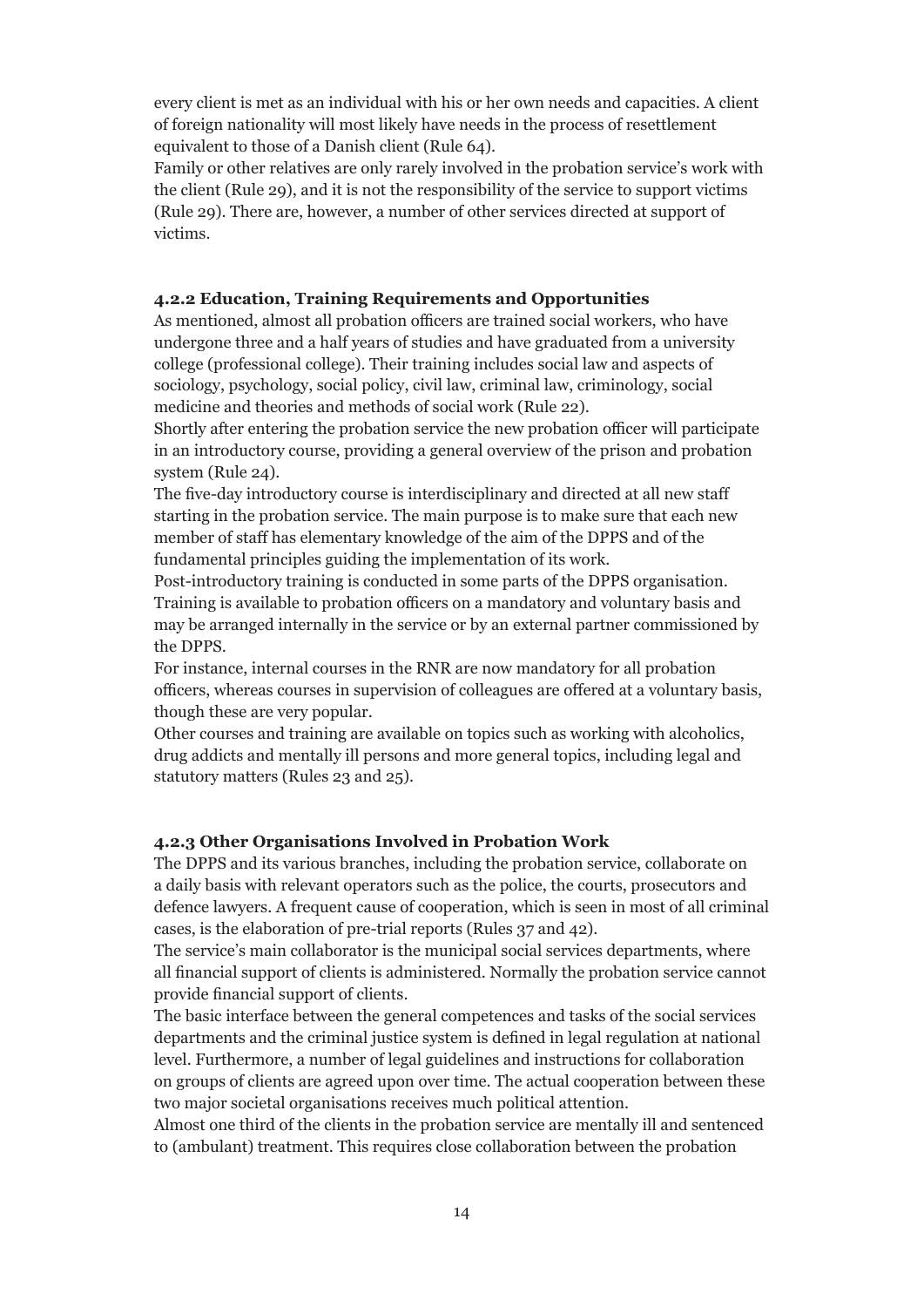service and the psychiatric treatment system.

Centres for addiction treatment also belong to the group of daily collaborators. To be able to activate clients sentenced to community service, the probation service has regular contact and collaboration with about 1,200-1,500 workplaces which have agreed to include this group of sentenced individuals. These workplaces are regular public workplaces, publicly supported workplaces or NGOs.

The DPPS runs seven halfway houses with about 180 places. The halfway houses are primarily used for prisoners serving the last part of their sentence i.e. persons who are technically prisoners, but not clients of the probation service. However, a small share of the residents in the halfway houses are on parole and therefore under supervision by the probation service. The halfway houses accommodate both men and women, and most of them can also accommodate children of the residents. Supervision of a probation service client staying in a halfway house is carried out in close cooperation between the staff at the halfway house and the probation officer.

#### **4.3. Probation and Offenders Abroad**

The probation service includes all clients referred to the service regardless of nationality. Clients of foreign nationality may be referred to the probation service when sentenced to community service in a Danish court or released on parole (but not expelled from Denmark as part of the sentence).

If a person of Danish nationality is sentenced abroad and transferred to Denmark, he or she will immediately be included in the Danish probation service, unless transferred directly to a prison. If, however, the person is transferred to a prison and later released on parole he or she will be enrolled in the probation service at the time of release on parole.

Concerning citizens from other EU member states all competences and powers regarding Council Framework Decision 2008/909 belong to the Ministry of Justice.

Offenders who are transferred from Denmark to another EU member state are typically prisoners and not probation clients, which means that the probation service is not involved in these cases. The same applies to offenders who are transferred to Denmark from another EU member state. Consequently, the majority of all transfers of convicts in which Denmark is involved concerns prisoners, not probation clients. The Ministry of Justice also decides in cases regarding Council Framework Decision 2008/947. When the execution of a supervision order is transferred to Denmark from another EU member state, the DPPS transfers the care-taking to the relevant local probation service.

In cases where a client who is under supervision by the Danish probation service wishes to return to his or her home country to serve the sentence there (2008/947), the probation service will hand over the negotiation with the relevant country to the Danish Ministry of Justice.

Denmark has participated in numerous transfers of prisoners after 2008/909, but only in one case has Denmark taken over the execution of a suspended sentence (2008/947) from another EU member state (Rule 65).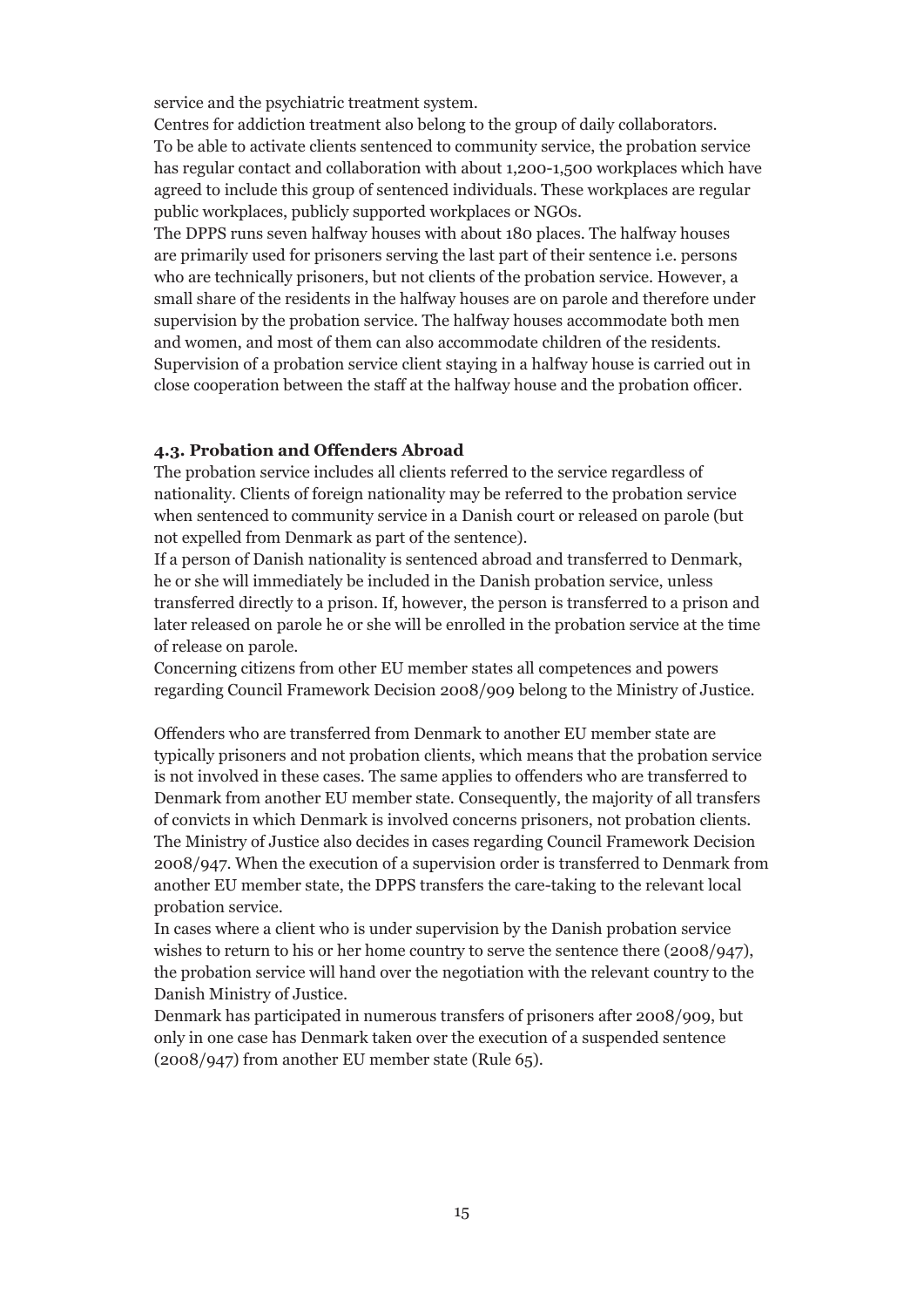# **5. Different Stages of the Criminal Justice Process**

At all stages of a criminal process the probation service intends to practice high ethical standards and lives in all matters up to Danish standards concerning individual integrity. No information about a client may be required from other authorities and services without consent and clients do have the right to comment all information (rule 7, rule 12 rule 44, rule 45 and rule 46).

Community sanctions such as community service are organised and prepared in a dialogue between the probation service and the client. The actual time schedule and type of community service takes into account the working conditions and skills of the client. No commercial profit can be generated via community service (rule 47, rule 48, rule 51 and rule 52).

The intention behind supervision of all categories of clients is always to balance the control aspect and the support aspect. In relation to this there is an ambition to involve the client and if relevant and possible his or her relatives. This ambition is in practice fulfilled to different degrees (rule, 55, rule 56, rule 57, rule 59, rule 61, rule 62, 85 and rule 86).

#### **5.1. Pre-Trial Phase/Remand/Trial Stage**

As a main rule the probation service is involved with a case in the pre-trial phase in order to prepare a pre-trial report (see below) for the use of the court.

The probation service is informed by the police of the existence of a case, but works independently from the investigation and the court.

When a person is taken into remand prison, it is the duty of the probation service to render him or her any necessary assistance to minimise the problems and complications induced by incarceration. The probation service is required to make its first visit within the first two weeks after the person has been taken into pre-trial imprisonment, and after that contact is maintained according to individual needs. The contact between the remand prisoner and the probation service serves two purposes: It deals with acute social problems, and it serves as important preparation for any supervision period that may follow as part of the sentence.

In rare cases voluntary supervision by the probation service may be offered in the pre-trial phase. This is not relevant when the person is taken into pre-trial imprisonment. However, a person waiting for trial who is *not* taken into pre-trial imprisonment and who needs help gaining an overview of numerous complicated circumstances may agree to supervision, i.e. support for pushing his or her life in a new direction.

Under certain circumstances – for instance, cases where the accused is below the age of 18 and not previously known by the police or cases concerning minor crimes – the prosecutor may decide to withdraw the charges. This is described in section 722 of the Administration of Justice Act, and withdrawal of charges may take place on specific conditions equivalent to those that may be used in conditional prison sentences. These conditions must be approved by a judge in court, though the guilt of accused guilt is not tried in court. According to section 722 of the Administration of Justice Act there are strict limitations concerning the sorts and gravity of crimes which may be considered for withdrawal of charges, and furthermore, withdrawal of charges presupposes a confession of guilt by the accused. Only in exceptional cases is the probation service involved in withdrawal of charges.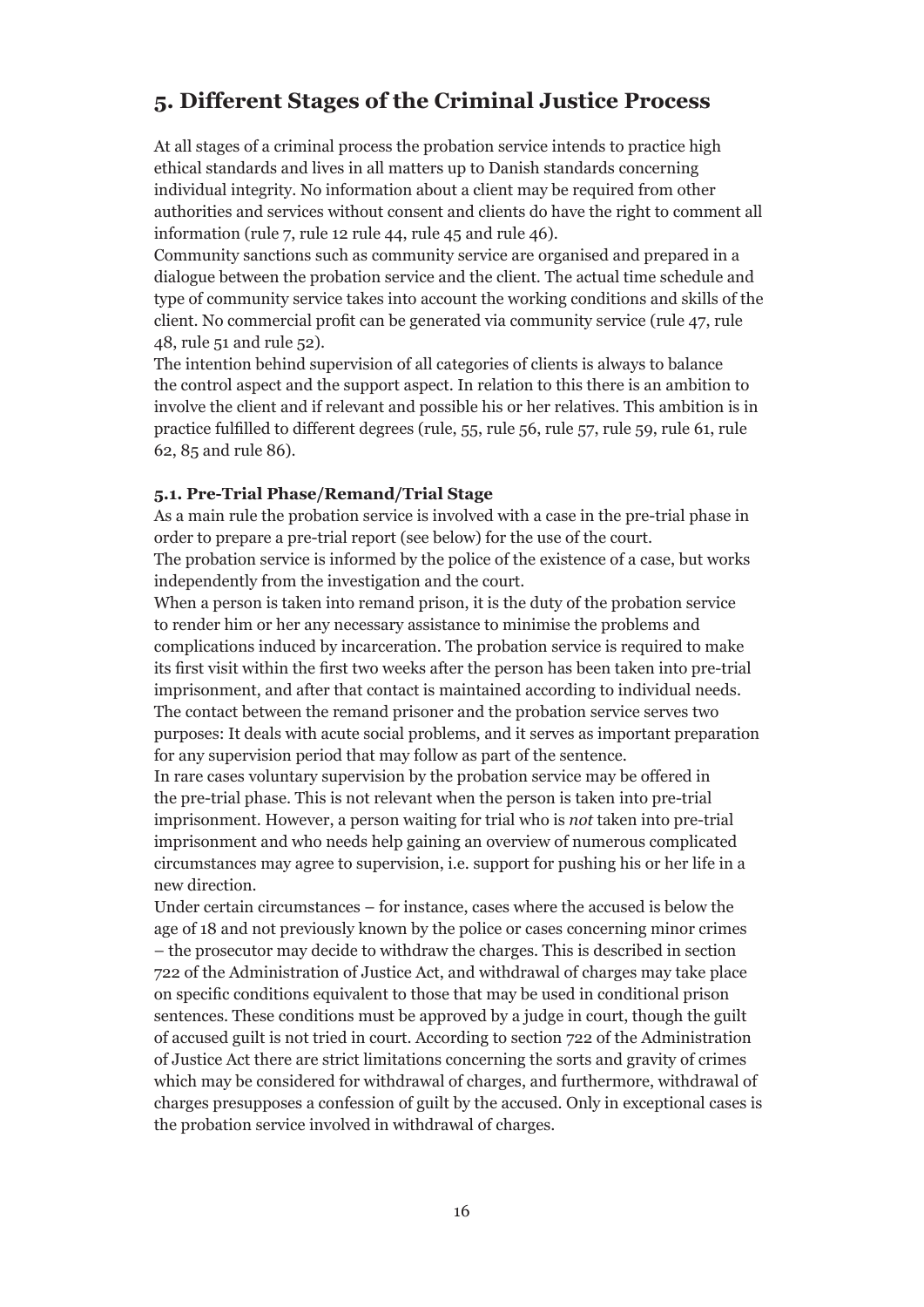# **Table 2. Sanctioning system and probation service involvement in the pretrial and trial stages**

| Sanctions/measures/<br>penalties/conditions<br>attached to a conditional<br>decision or sentence | Provided<br>in your<br>legislation | Probation<br>service<br>involvement | Main characteristics<br>of the probation activity<br>(e.g. supervision,<br>coordination, reporting,<br>referral, help and support) |
|--------------------------------------------------------------------------------------------------|------------------------------------|-------------------------------------|------------------------------------------------------------------------------------------------------------------------------------|
| Unconditional waiver by<br>public prosecutor                                                     | $\ddot{}$                          |                                     |                                                                                                                                    |
| Conditional waiver by<br>public prosecutor                                                       | $^{+}$                             |                                     |                                                                                                                                    |
| Conditional suspension of<br>pre-trial/remand detention                                          |                                    |                                     |                                                                                                                                    |
| Pre-trial/remand detention                                                                       | $\ddot{}$                          | $^{+}$                              | Help and support                                                                                                                   |
| Police custody                                                                                   |                                    |                                     |                                                                                                                                    |
| Bail                                                                                             |                                    |                                     |                                                                                                                                    |
| Caution                                                                                          | $^{+}$                             |                                     |                                                                                                                                    |
| Surety                                                                                           |                                    |                                     |                                                                                                                                    |
| House arrest                                                                                     |                                    |                                     |                                                                                                                                    |
| Electronic monitoring                                                                            |                                    |                                     |                                                                                                                                    |
| Community service                                                                                |                                    |                                     |                                                                                                                                    |
| <b>Treatment</b> order                                                                           |                                    |                                     |                                                                                                                                    |
| Training/learning order                                                                          |                                    |                                     |                                                                                                                                    |
| Drug/alcohol treatment<br>programme                                                              | $\ddot{}$                          | $^{+}$                              | Referral to treatment,<br>help and support                                                                                         |
| Compensation to victim                                                                           | $^{+}$                             |                                     |                                                                                                                                    |
| Mediation                                                                                        | $^{+}$                             |                                     |                                                                                                                                    |
| Semi-detention                                                                                   |                                    |                                     |                                                                                                                                    |
| Attending day centre                                                                             |                                    |                                     |                                                                                                                                    |
| Liberty under judicial<br>control                                                                |                                    |                                     |                                                                                                                                    |
| Interdiction to leave the<br>country                                                             | $^{+}$                             |                                     |                                                                                                                                    |
| Interdiction to enter<br>different cities/places                                                 | $\ddot{}$                          |                                     |                                                                                                                                    |
| Interdiction to carry out<br>different activities                                                |                                    |                                     |                                                                                                                                    |
| Interdiction to contact<br>certain persons                                                       | $\ddot{}$                          |                                     |                                                                                                                                    |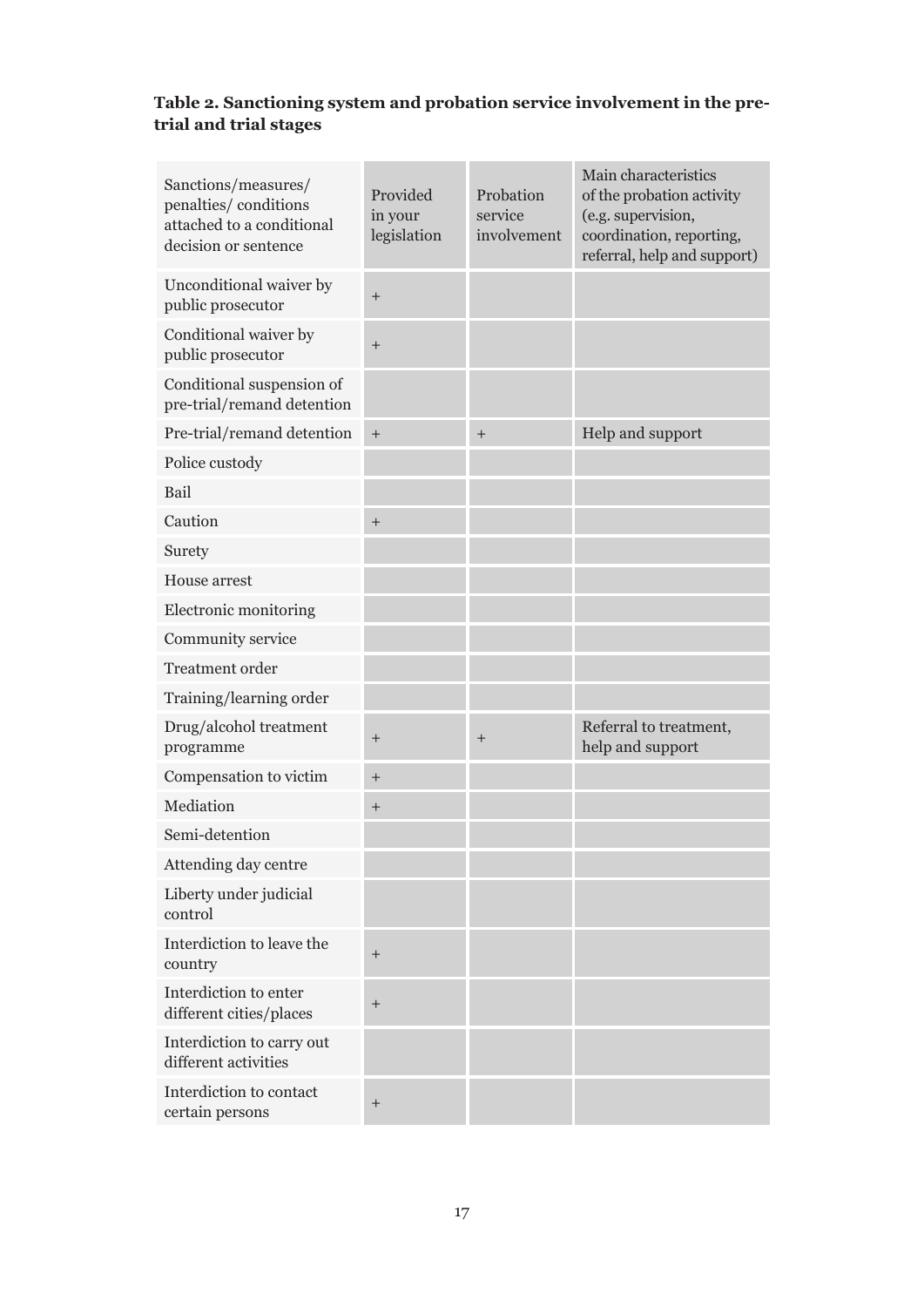| Sanctions/measures/<br>penalties/conditions<br>attached to a conditional<br>decision or sentence | Provided<br>in your<br>legislation | Probation<br>service<br>involvement | Main characteristics<br>of the probation activity<br>(e.g. supervision,<br>coordination, reporting,<br>referral, help and support) |
|--------------------------------------------------------------------------------------------------|------------------------------------|-------------------------------------|------------------------------------------------------------------------------------------------------------------------------------|
| Psychiatric treatment                                                                            |                                    |                                     |                                                                                                                                    |
| Deferment of sentence                                                                            |                                    |                                     |                                                                                                                                    |
| Fine                                                                                             |                                    |                                     |                                                                                                                                    |
| Other financial sanctions                                                                        |                                    |                                     |                                                                                                                                    |

There is no use of any kind of penal response to crime at the pre-trial stage such as, for instance, forced supervision by the probation service, community service or other types of behavioural control. However, if the legal conditions for taking a suspect into pre-trial imprisonment are met, section 765 of the Administration of Justice Act states that an alternative to pre-trial imprisonment may be used if the person consents to this. Such alternatives may be forced supervision by the probation service, checking in with the police on a regular basis, receiving treatment for alcohol or drug addiction, staying in an appropriate institution (mainly for juveniles and mentally ill persons), depositing a sum of money that will be released when the person appears in court and receives a court decision concerning his or her case and, finally, handing over his or her passport to the police, making it impossible for the person to leave the country legally. Such interventions are not legally defined as responses to a crime or as part of an anticipated punishment, as a strict condition for using such alternatives is that the consequent situation for the person involved might have been the same if he or she had been legally deprived of his or her liberty in pretrial prison during the investigation. The person must consent to the alternative, which is in principle seen as 'less in the more'.

The majority of all fines are imposed and agreed upon with the 'convict' without being tried in court, though fines are under no circumstances a legal pre-trial measurement. The probation service has never been involved with a person who received a fine as the only response to an offence.

#### **5.1.1 Pre-Trial Report (Social Enquiry Report)**

In pursuance of section 808 of the Danish Administration of Justice Act the probation service will on the prosecution's or (more rarely) the court's request provide information to the court concerning the personal circumstances of an accused. In the conclusion of the pre-trial report the probation service must explicitly inform about the probability of carrying out successful supervision in cases where the court decides on a conditional sentence.

In cases where a community service order is a possibility, the probation service is required to assess the prognoses for success if community service is chosen by the court. Since the majority of all prison sentences in Denmark are of less than 18 months, which is the normal maximum of community service used as an alternative to imprisonment, such assessments are requested in the majority of all crime cases.

The actual report is processed by an external employee or by a probation officer within about three weeks. An interview with the accused forms the basis of the pre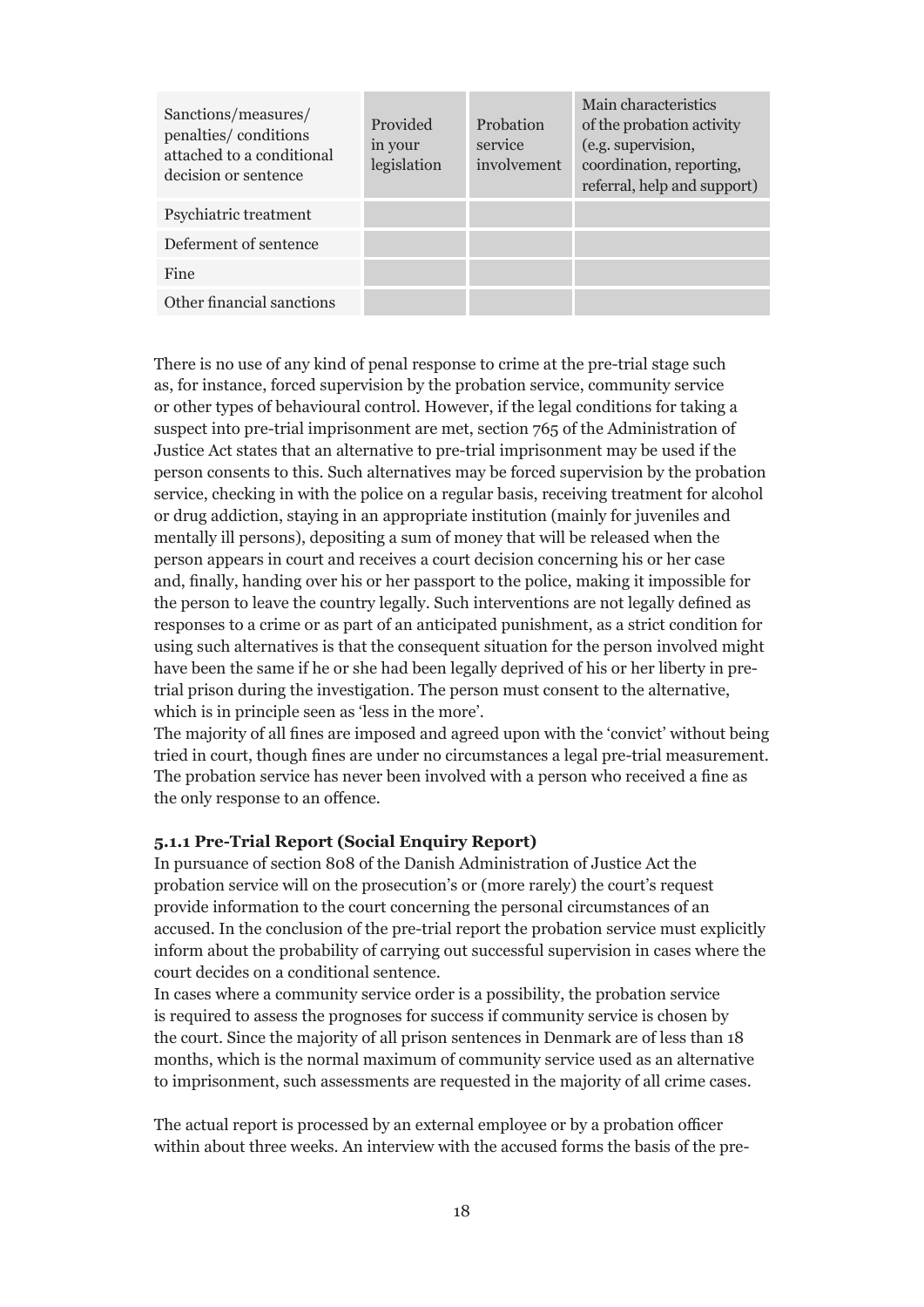trial report, and statements are substantiated through files and individuals who have knowledge of the personal and social background and current situation of the accused. The collection of such information from other persons or institutions is always dependent on written consent from the accused, though except for cases where the court finds it essential and decides that information must be collected even though the person does not consent hereto (see section 810 of the Danish Administration of Justice Act).

The content of the report includes information about a number of personal issues such as family background, health, occupational and financial situation, leisure activities and personal relationships. The report does not provide a draft for a supervision plan, which will instead be elaborated if a conditional sentence is imposed.

In cases involving a conditional sentence, it is the general experience of the probation service that the court will follow the conclusion provided in the pre-trial report concerning conditions relevant to the client. The accused may choose to cooperate in the elaboration of the pre-trial report. If the accused chooses not to cooperate in this phase, no report will be presented in court, the consequence of which is that the judge has a less firm basis for considering a conditional sentence. It is also relevant whether the accused is considered willing to follow the conditions recommended by the probation service. If this is not the case, this information will be included in the report.

Normally the prosecutor requests the report, which he or she receives from the probation service before the case goes to court. As the report will be included in the actual file, the judge has access to the report before he meets the accused. It is also made available to the accused and to his or her defence lawyer, due to the right to defence.

After a sentence has been given, the report may be handed over to other institutions such as the social services, but only on the condition that the person in question gives his or her written consent.

The same procedure is followed for individuals of foreign origin living in Denmark, in so far as there is no claim of expulsion from the part of the prosecutor. If the prosecutor claims expulsion, it is assumed from the part of the prosecution that there will be no need for supervision in the community and, therefore, no need for a pre-trial-report.

#### **5.2. Enforcement Phase**

The probation service can be involved in the following community sanctions and measures imposed by the court:

- A sentence to imprisonment can be suspended on the condition that the offender concerned does not commit another criminal offence, normally within a two-year period. The court may add further conditions to the sentence such as supervision by the probation service, treatment for drug or alcohol addiction etc. (sections 56 and 57 of the Penal Code). See the section on community service orders below.
- A combined unsuspended and suspended sentence (section 58 of the Penal Code), which is a combination of up to six months of imprisonment, while the rest of the sentence is to be executed as a suspended sentence.
- Mentally ill offenders may be deemed not to be criminally responsible at the time of the criminal act on account of mental illness or severe mental disorder and therefore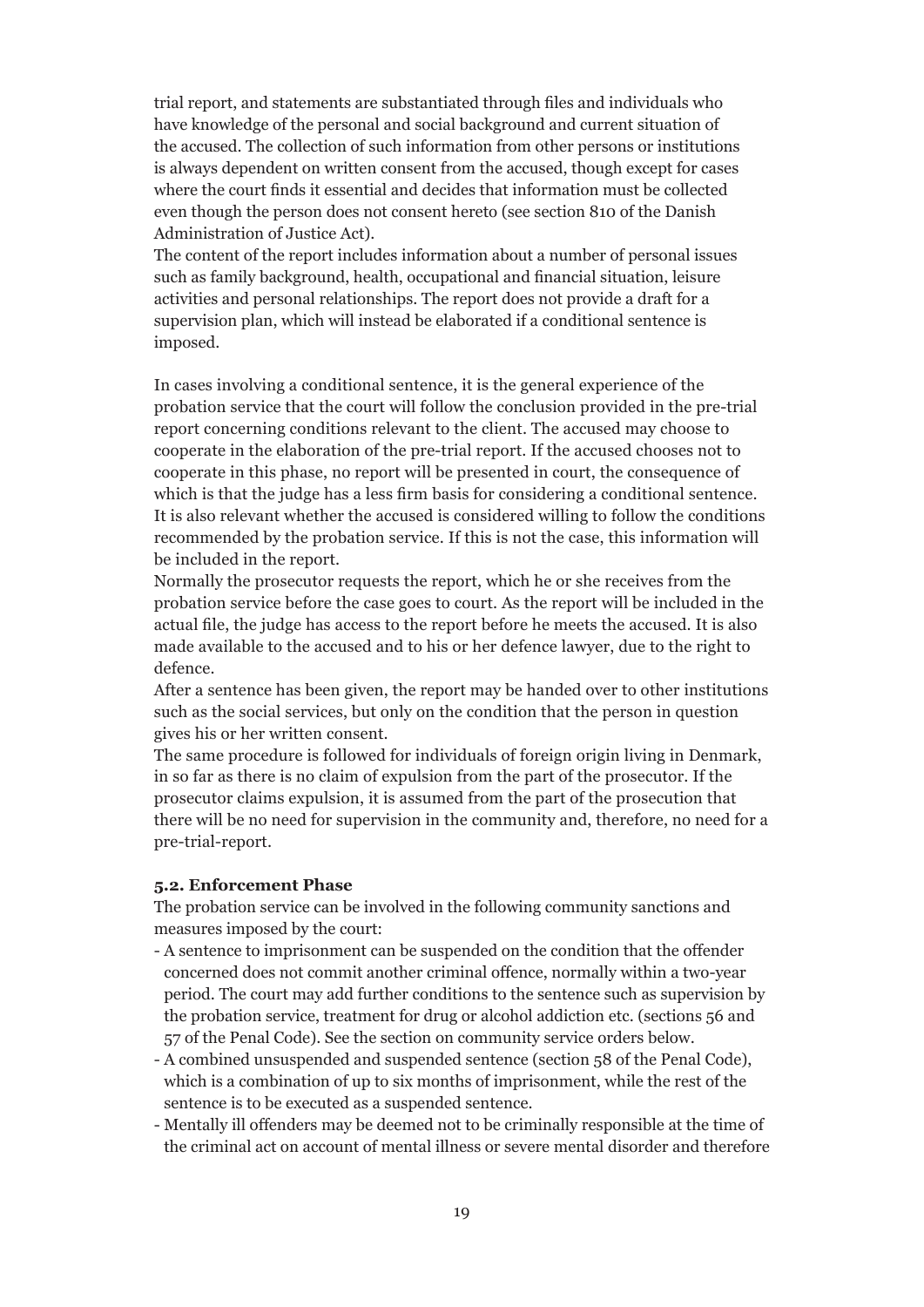not suitable for punishment (section 16 of the Penal Code). According to sections 68 and 69 of the Penal Code the court may decide on supervision for such offenders when they are outside mental hospital. The length of the supervision period in these cases is in principle unlimited, but in practice three to four years.

- Community service order (section 62 of the Penal Code) is normally seen as an alternative to imprisonment. It may be considered in cases where the starting point is an unsuspended sentence of up to one and a half years. When a person receives a community service order, the court decides on the amount of hours of unpaid work (between 30 and 300) he or she must deliver, while the probation service decides on the type and place of work. Of course, the work must live up to ordinary standards concerning safety at workplaces. Such work is carried out for charities, sports organisations, churches, museums etc. A pre-trial report is always prepared beforehand to determine whether the accused is suitable for this sanction, and a community service order is always linked with supervision by the probation service, which is not always mandatory for the above-mentioned sanctions. Supervision is carried out in close contact with the place of employment. Consent by the offender is not a prerequisite; however, it will be taken into account in connection with the assessment of suitability prepared by the probation service. In May 2015 it was added to section 101 of the Act of Enforcement of Sentences that up to one third of the number of hours stipulated in a sentence may be carried out as educational activities or treatment for alcohol or drug addiction.
- Treatment as an alternative to incarceration for the whole or part of the sentence (section 78 of the Penal Code). Instead of going to prison a sentenced person can be transferred by the DPPS to an appropriate treatment facility due to age or other special reasons, which speak against incarceration.
- Treatment order for sexual offenders (section 57 of the Penal Code) may be imposed by the court following assessment by a special committee, where a sentence to imprisonment from four months to one and a half years is deserved and the offender has confessed his crime and realised that he needs treatment.
- Conditional sentence on the condition of anger management (section 57 of the Penal Code) is a possibility of diversion from imprisonment for up to 40 days in cases against young violent offenders aged 15 to 20 years.
- Electronic monitoring (chapter 13a of the Act on Enforcement of Sentences) has been used since 2005. The framework has been extended several times. Since 2013 the framework has been the following: A main part of those offenders who have been sentenced to imprisonment for a maximum of six months may after the sentence has been given, but before its execution ask to serve the sentence with an electronic tag. This decision is taken by the local probation service. Since 2013 the probation service has been able to allow a prisoner who has served a minimum of one third of his or her sentence to serve the last six months before release at home while permanently carrying an electronic tag. The monitoring is carried out by the probation service, and individuals subject to electronic monitoring are always under supervision by the probation service
- Pardon is regulated by section 24 of the Constitution, which says that an offender can be pardoned by a Royal Resolution if he or she suffers from a fatal illness, or if there are other exceptional circumstances that contradict incarceration. Supervision may be linked with this measure.
- Release on parole (sections 38, 40a and 41 of the Penal Code) plays a substantial role in the penalty system and especially in the prisons and the probation service.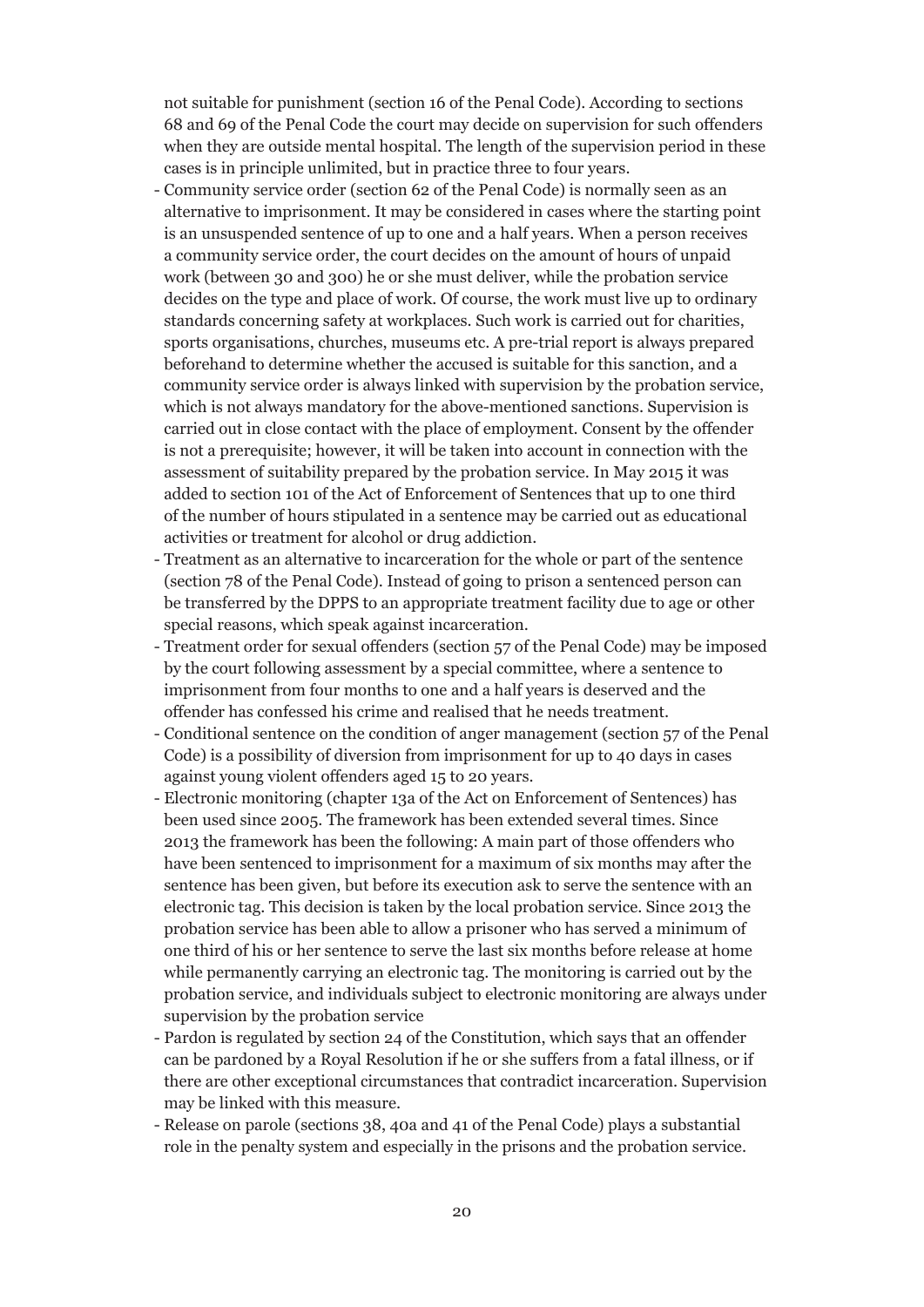In accordance with section 38.1 of the Penal Code the majority of all prisoners are released on parole after having served two thirds of their sentence. Sections 38.2 and 40a give legal opportunities for earlier release. Clients sentenced to imprisonment for life must be considered for release on parole after 12 years. No client has a definite legal right to be released on parole. Clients whose request for release on parole have been administratively rejected after they have served two thirds of their sentence or 14 years for clients sentenced to imprisonment for life may refer the decision to the court, and then the court will decide if release should take place. This decision is made on the basis of written statements by the prisoner and the DPPS.

Normally all decisions regarding release on parole are made by the DPPS at regional level. When release on parole is granted, it is always on the condition that no crime is committed in the probation time and very often on the condition that the client is subjected to six months to one year of supervision by the probation service. Other conditions may be added.

| Sanctions/measures/<br>penalties/conditions<br>attached to a<br>conditional sentence | Provided<br>in your<br>legislation | Probation<br>service<br>involvement | Main characteristics of<br>the probation activity (e.g.<br>supervision, coordination,<br>reporting, referral, help and<br>support) |
|--------------------------------------------------------------------------------------|------------------------------------|-------------------------------------|------------------------------------------------------------------------------------------------------------------------------------|
| Imprisonment                                                                         | $+$                                | $+$                                 |                                                                                                                                    |
| Suspended sentence                                                                   | $+$                                | $+$                                 |                                                                                                                                    |
| Conditional sentence                                                                 | $+$                                | $+$                                 |                                                                                                                                    |
| Affidamento in prova                                                                 |                                    |                                     |                                                                                                                                    |
| House arrest                                                                         |                                    |                                     |                                                                                                                                    |
| Electronic monitoring                                                                | $+$                                | $+$                                 |                                                                                                                                    |
| Community service as<br>sanction                                                     | $+$                                | $^{+}$                              |                                                                                                                                    |
| Semi-liberty                                                                         |                                    |                                     |                                                                                                                                    |
| Semi-detention                                                                       |                                    |                                     |                                                                                                                                    |
| <b>Treatment order</b>                                                               | $+$                                | $^{+}$                              |                                                                                                                                    |
| Training/learning<br>order                                                           | $+$                                | $+$                                 |                                                                                                                                    |
| Drug/alcohol<br>treatment programme                                                  | $\ddot{}$                          | $^{+}$                              |                                                                                                                                    |
| <b>Educational measures</b>                                                          | $+$                                | $+$                                 |                                                                                                                                    |
| Compensation to<br>victim                                                            | $^{+}$                             |                                     |                                                                                                                                    |

**Table 3.** *Sanctioning system and probation service involvement at the enforcement stage*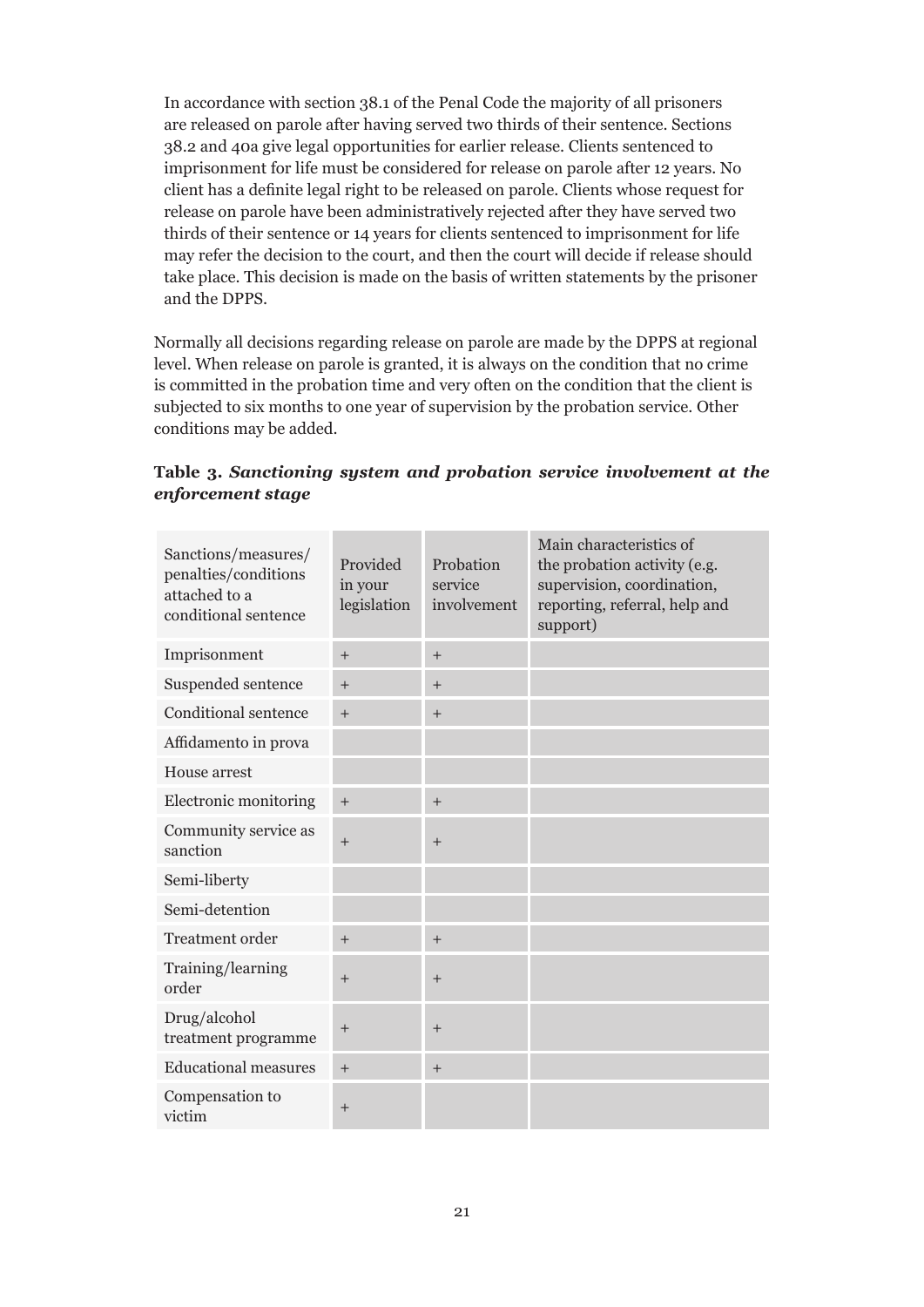| Sanctions/measures/<br>penalties/conditions<br>attached to a<br>conditional sentence | Provided<br>in your<br>legislation | Probation<br>service<br>involvement | Main characteristics of<br>the probation activity (e.g.<br>supervision, coordination,<br>reporting, referral, help and<br>support) |
|--------------------------------------------------------------------------------------|------------------------------------|-------------------------------------|------------------------------------------------------------------------------------------------------------------------------------|
| Mediation                                                                            |                                    |                                     |                                                                                                                                    |
| Attending day centre                                                                 |                                    |                                     |                                                                                                                                    |
| Interdiction to leave<br>the country                                                 | $^{+}$                             |                                     |                                                                                                                                    |
| Interdiction to enter<br>different cities/places                                     | $\qquad \qquad +$                  |                                     |                                                                                                                                    |
| Interdiction to carry<br>out different activities                                    | $^{+}$                             |                                     |                                                                                                                                    |
| Interdiction to contact<br>certain persons                                           | $\boldsymbol{+}$                   |                                     |                                                                                                                                    |
| Fine                                                                                 | $\qquad \qquad +$                  |                                     |                                                                                                                                    |
| Day fine                                                                             | $^{+}$                             |                                     |                                                                                                                                    |
| Other financial<br>penalties                                                         | $\qquad \qquad +$                  |                                     |                                                                                                                                    |
| In/out patient order<br>(psychiatric treatment)                                      | $^{+}$                             | $^{+}$                              |                                                                                                                                    |
| Security measures                                                                    |                                    |                                     |                                                                                                                                    |
| Combined order                                                                       |                                    |                                     |                                                                                                                                    |
| Community<br>punishment                                                              | $^{+}$                             | $\boldsymbol{+}$                    |                                                                                                                                    |
| Conditional release/<br>parole                                                       | $\qquad \qquad +$                  | $^{+}$                              |                                                                                                                                    |
| Automatic release                                                                    |                                    |                                     |                                                                                                                                    |
| Open prison                                                                          |                                    |                                     |                                                                                                                                    |
| Penitentiary<br>programme outside<br>the prison                                      |                                    |                                     |                                                                                                                                    |
| Other sanctions/<br>measures etc. (Please<br>name and describe<br>them)              |                                    |                                     |                                                                                                                                    |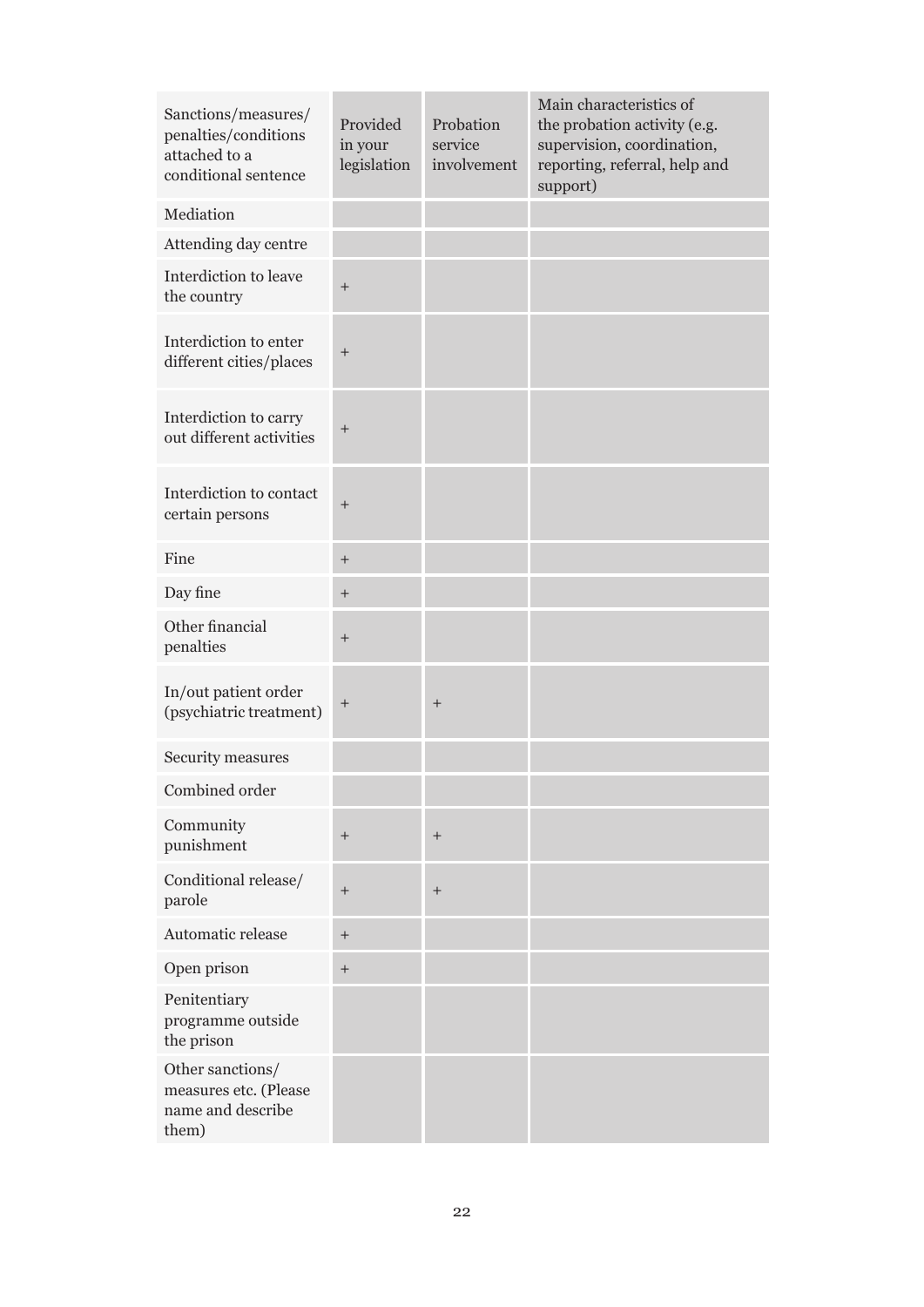#### **Table 4.** *Other probation activities at the enforcement stage*

| Providing support to the families of<br>offenders/detainees                      | No. It is the responsibility of the social<br>welfare system |
|----------------------------------------------------------------------------------|--------------------------------------------------------------|
| Coordinating volunteer prison visitors                                           |                                                              |
| Preparing offenders for (conditional) release                                    | $+$                                                          |
| Preparing prisoners for home leave and/or<br>providing support during home leave | $\overline{+}$                                               |
| Providing support to persons who have been<br>pardoned or amnestied              | $\pm$                                                        |
| Providing advisory report with respect to<br>amnesty or pardon                   | $\pm$                                                        |

# **6. Probation Methodology**

Up until 2013 the probation officers had a high degree of methodological freedom in their day-to-day contact with clients. To a very large degree they could work and act on the basis of their own professional judgement, as long as all their activities applied to the general objectives and principles of the probation service and they did not impose duties on the client that were not in correspondence with the conditions decided in court for persons with a conditional sentence or before release on parole for parolees. Until this time the main tasks of probation officers can be described as providing advice and guidance in everyday matters involving employment, family life and alcohol consumption as well as issuing instructions and requirements based on the court decision or decisions related to parole. Ultimately the probation service could – and still can – report the client to a higher level in the DPPS or to the court if instructions and requirements were not complied with.

In the years 2013 to 2016 a new methodological approach has been implemented in the probation service: the LS/RNR (see section 2.2 of this report). The programme has been introduced throughout the country. The DPPS has been highly dedicated to the implementation of the RNR. A large amount of money as well as professional resources have so far been spent on the programme, and gradually the organisation and staff are becoming familiar with the method. As a supplement to the assessment of the level of service, needs and risks, a conversation guide called MOSAIK (Motivational Interviewing Intervention in Prison and Probation Service) has been introduced. MOSAIK offers a systematic guide for conversations with those clients who are most at risk of recidivism. MOSAIK constitutes a structured and homogeneous method for meeting the clients. Replacing the former methodological freedom of probation officers, the LS/RNR and MOSAIK will cover the entire sector, making it more transparent and better suited for future evaluations and consequently accessible for targeted developments. As mentioned, MOSAIK aims at systematising the professional approach in the

probation service, but also at qualifying clients' choices. MOSAIK consists of a number of exercises and dilemmas confronting the client with the consequences of different choices. This will help the client to gain new experiences on which he or she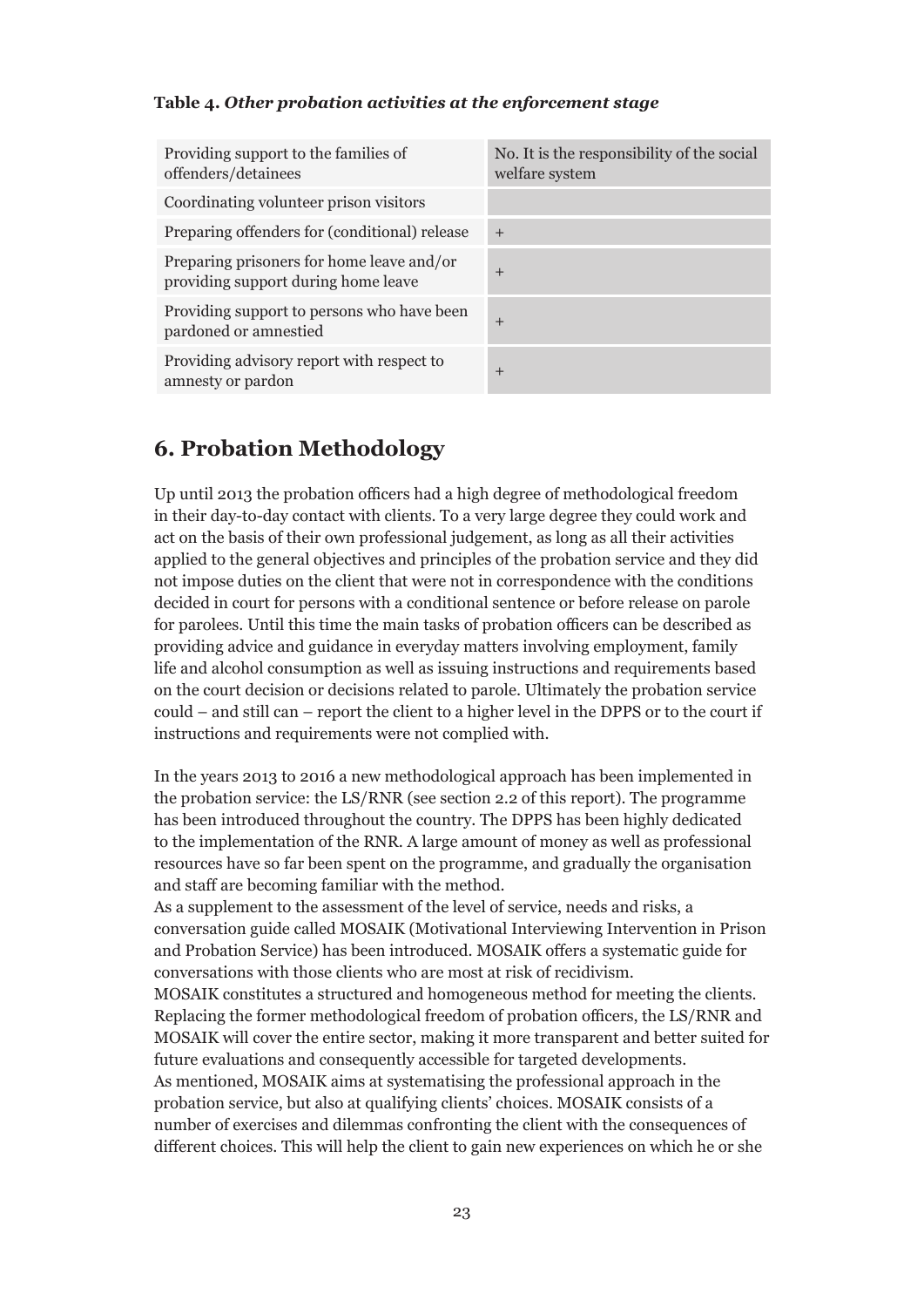may base future decisions. Thus, with the help of the programme the aim is to make it clear to the client that it is possible to influence one's own destiny.

## **7. Finances, Accounting, Registration Systems and Evaluation Procedures**

#### **7.1 Finances**

The Finance Act represents the total budget for the Danish state and is adopted each year by the Danish Parliament. The act establishes the economic basis for all activities carried out in the prison and probation sector. Like several other state authorities, for instance the police, finances are allocated to the DPPS in accordance with a socalled multi-annual performance contract. The current performance contract covers the years 2013-2016 and allocates DKK 3 billion (approximately EUR 40 million) per year to the DPPS for wages and all sorts of operational costs.

The main part of the budget is distributed to the four regional centres. The division of funds is based on objective facts like size, number of employees, number of institutions (prisons etc.) and so on. This model gives the regional centres a certain degree of economic power to decide on directions of development in the region. Furthermore, the regional centres distribute financial resources to the 24 institutions based on objective criteria and performance contracts. Wages, however, are currently administered at regional level. Through from 2017 onwards, wage costs will also be decentralised.

The 24 institutions have individual performance contracts with the region describing their performance over a certain period. Even if this form of management leaves more decisive power to decentralised levels than before the above-mentioned restructuring of the DPPS, they must still comply with fixed target figures on prioritised focal points and underlying principles of the DPPS.

In addition, the Department of Prisons and Probation has in recent years received a rather large sum of money via the national budget, allocated from the Ministry of Social Affairs, with a view to making a special effort for socially marginalised offenders.

#### **Table 5**

|                                                          | Probation service | Prison system     |
|----------------------------------------------------------|-------------------|-------------------|
| Total current yearly expenditure<br>(2015)               | EUR 46,500,000*   | EUR 250,500,000** |
| Average number of employees                              | About 500         | 3,000             |
| Daily average number of offenders/<br>clients dealt with | About 9,500       | About 3,600       |

\*DKK 347,700,000

\*\*DKK 1,878,200,000

#### **7.2. Accounting**

The accounts of the DPPS as well as the accounts of other state institutions are controlled on a yearly basis by the independent national auditor. In the DPPS a major part of the budget is delegated from above to lower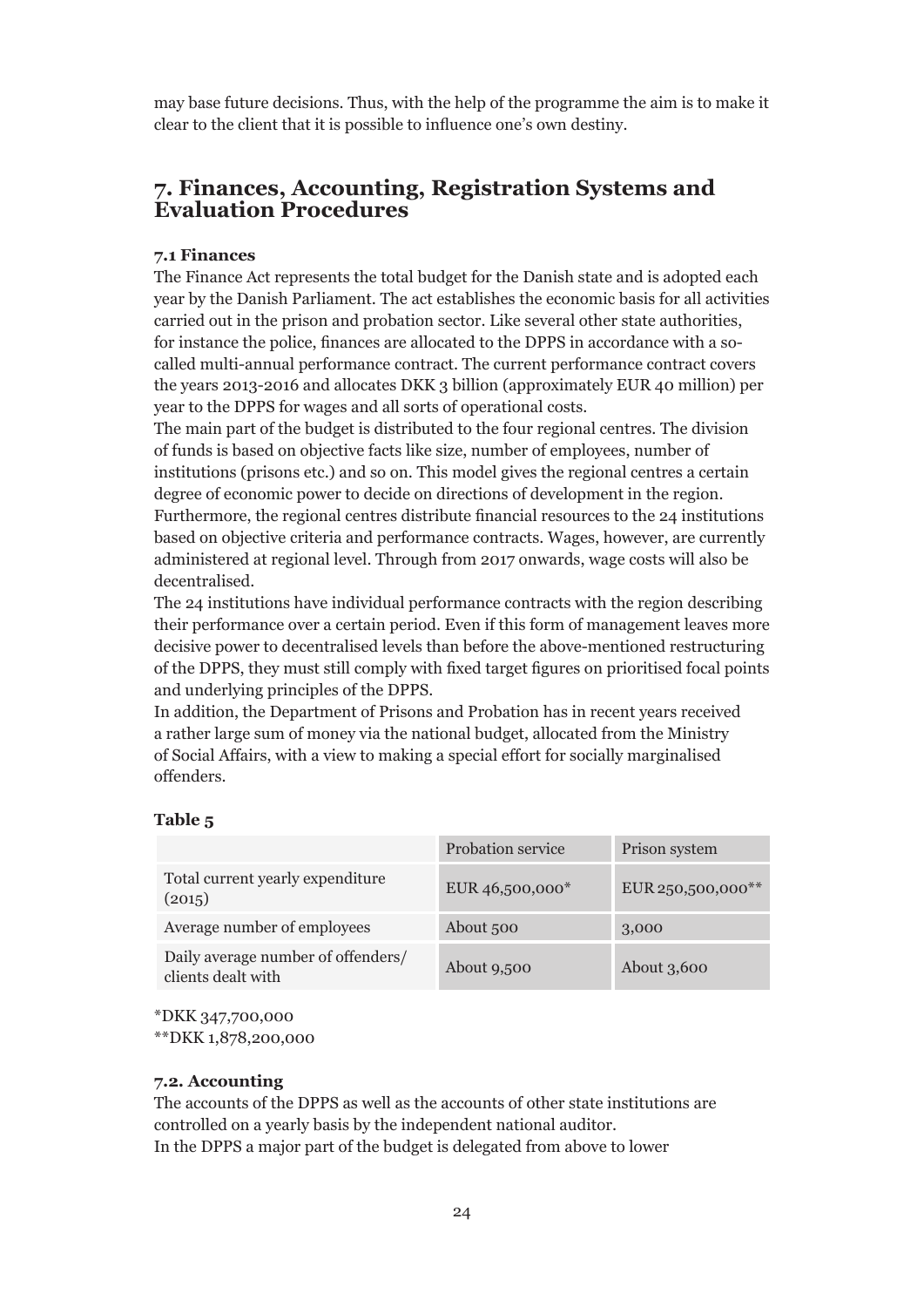organisational levels (areas) in accordance with a common budget and account model. This model is based on the division of activities into categories such as housing, telephones, pre-trial reports, electricity, staff training, and transport for supervisors to community service places etc. These areas report to the central level on a monthly basis.

The common budget and account model represent an important means for gaining an overview and transparency of expenditures in the DPPS, which is a huge and complex organisation both nationally and locally.

#### **7.3. Registration Systems and Evaluation Procedures**

An electronic client system comprises case records on each individual citizen registered in the DPPS system, no matter whether he or she is a pre-trial prisoner, a prisoner or a probation client. Staff at all branches of the service – and nobody else – have access to the latest update on each client. The client system contains a huge amount of information about each client such as background information, history of receiving financial or other sorts of social support etc. The client system also includes an individual action plan for the execution of the sentence as well as for the time after the sentence has been served.

All content entered into the client system must be factual and verifiable, and information sources must be noted to determine the reliability of the information. Today only few paper files exist; these files will be digitised in the near future. The DPPS produces and publishes annual reports on the work of the past year mainly described in quantitative ways. The reports are distributed to all judges, legislators, the media and other cooperating authorities. The reports are also accessible to the public via the DPPS webpage.

In recent decades the DPPS has developed and strengthened internal as well as external evaluations. Numerous evaluation reports are published on the webpage on a variety of topics, including treatment programmes in prisons, release practices, implementation of action plans, staff and client training programmes etc.

An internal evaluation unit carries out much of the evaluation. This unit also provides external researchers with advice and information, coordinates the access to prisons and information for external researchers etc.

To improve the effects, development and quality of programmes, including treatment programmes for drug addicts, an independent accreditation panel has been established.

Most internal evaluations are carried out on an ad hoc basis and following a specific need for deeper insight into current practices.

In addition, a practice of conducting regular (yearly or ever second year) client surveys has been developed stepwise since 2013. In these surveys a number of questions are repeated every year whereas other questions focus on ad hoc matters. The client surveys are described more detailed in section 8.2 below.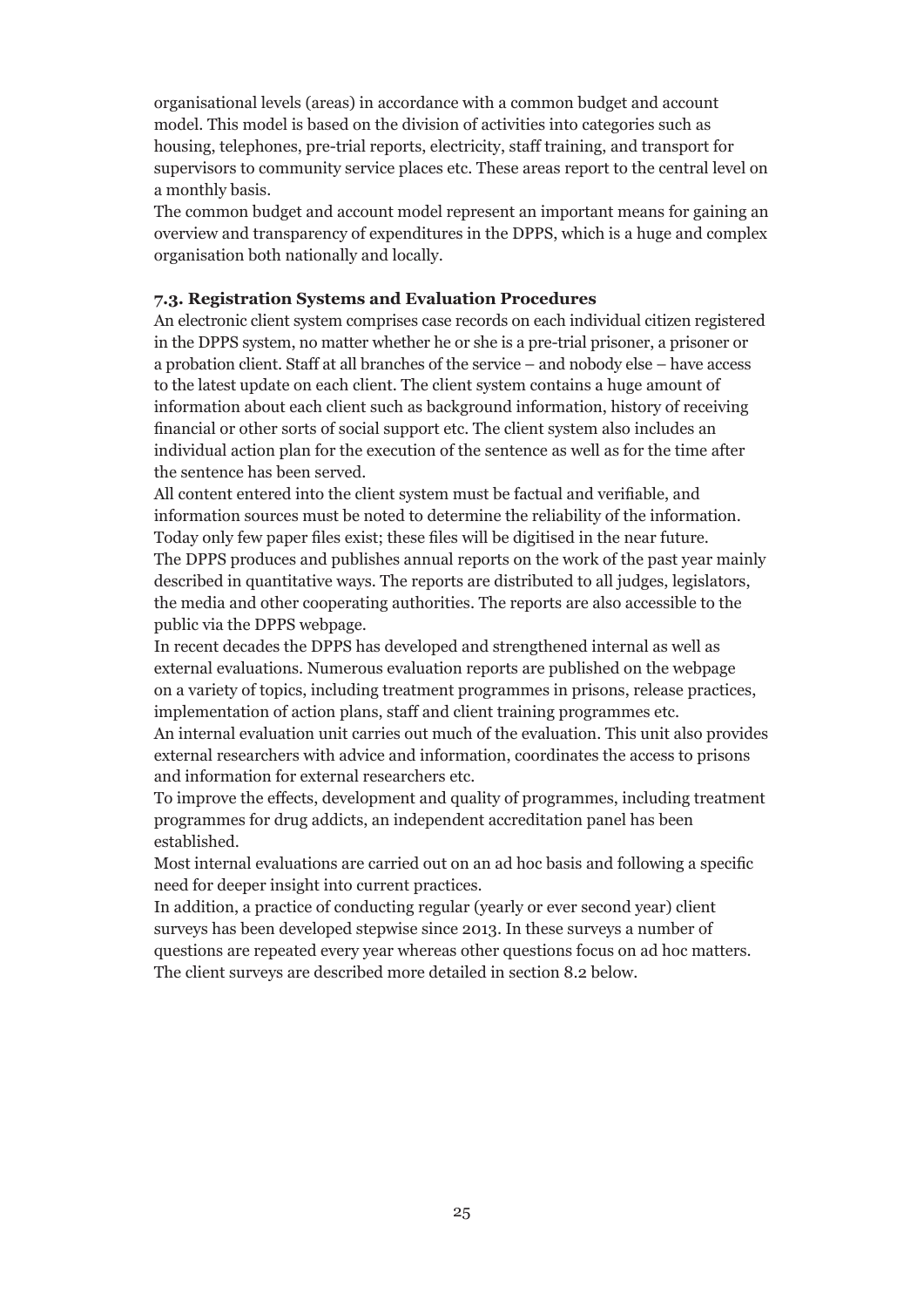# **8. Societal Support and Clients' Views**

## **8.1. Societal Support and Public Opinion**

In order to provide relevant citizens, such as convicts waiting to serve their sentence, relatives to prisoners etc., with the information they may need, a large amount of relevant information about the DPPS is presented on the webpage. All information is provided in Danish, while the most important information is also given in English, just as a few leaflets are available in other languages than Danish and English. In addition, a number of booklets and leaflets have been produced and made available in relevant places such as libraries, police stations etc. The annual report of the DPPS also represents a regular and systematic source of information about key figures etc.

On an official level the DPPS functions as a sparring partner and consultant for policymakers, not least the Ministry of Justice.

Of course, prisons and other parts of the DPPS receive national and international visitors, for instance law students, judges, politicians and the media. This activity is considered an important part of the DPPS's ongoing – and valued – dialogue with the surrounding society.

Occasionally foreign visitors are welcomed not only into the offices of the DPPS, but also into prisons, halfway houses etc.

The DPPS welcomes monitoring authorities whenever appropriate, for instance the Danish Ombudsman and the CPT.

Whenever relevant the DPPS is represented in various committees and working groups on local, regional, national and international levels. At international level the DPPS cooperates especially with bodies under the auspices of the EU and the Council of Europe.

Neither in public media nor in research studies does the probation service achieve the same degree of attention as the prisons and sentencing. Especially sentencing has been studied, and not only actual sentencing in courts, but also public opinion on sentencing has been a subject of study and debate (public attitudes to punishment). Therefore, it is not possible here to provide any substantiated information on the public attitude to the probation service. However, in the European Social Survey the Danes are placed in the lower end of the punitivity scale, which may be understood as a tendency to be positive towards suspended sentences in which the probation service is actively involved. Also the fact that it is relatively easy to find occupation for individuals sentenced to community service may be seen as a tendency to accept and maybe even respect the probation service.

There are no organisations in Denmark which in any way act as competitors of the probation service, and the probation service is not dependent on any private or semi-private subsidies. The aim of the promotion that is carried out by the probation service is therefore to offer information to relevant parts of the population. The webpage of the DPPS contains much information that may be relevant to persons waiting to be allocated to a prison and their relatives. Other examples include the recent information campaign about community service targeted at all Danish courts and speeches given by members of staff on the work and aims of the DPPS at specific occasions like public meetings, in upper secondary school etc.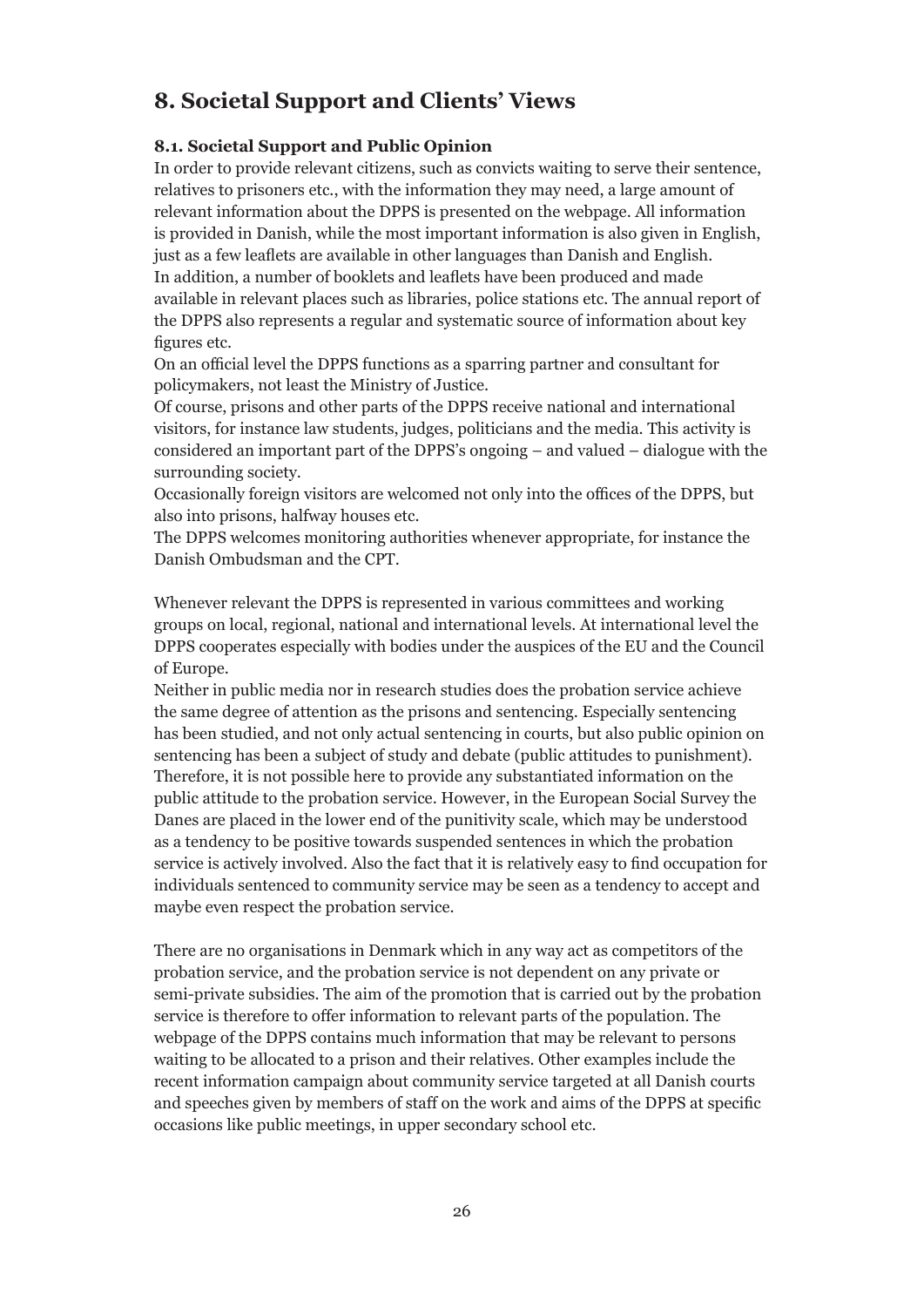#### **8.2. Clients' Views**

Clients' views on the probation service are obtained through the annual DPPS client surveys. The client surveys comprise a questionnaire-based study among a representative sample of the clients of the probation service, that is, supervisees and parolees. Every year special attention is paid to specific matters of current interest. In 2015 the focal points of the client survey were the RNR, control and monitoring, relationships and cooperation with social workers and the need for advice and guidance in relation to: private financial matters, education, employment, family, health, housing, addictions etc.

The overall result is positive, as 92 per cent of the respondents are satisfied or very satisfied with how the supervision is carried out in general. The majority of the clients have positive expectations concerning their likelihood of establishing a future existence without relapse into crime. 69 per cent of the respondents are of the opinion that the supervision itself has improved their chances of not committing crime in the future.

In general, the clients feel well treated and helped by their caseworkers. This feeling applies to how they receive advice and guidance on specific matters as well as to how they experience the tone and responsiveness during meetings with caseworkers. Generally, the individual actions plans, which are mandatory and created in the client system (see above), are not available to the client, but can only be accessed and edited by staff. 73 per cent of the respondents indicate that they are involved in the preparation of their own action plan. The action plan can be made available to the client based on an assessment of the individual case.

The overall purpose of such user surveys is to obtain more knowledge about the users' experience of the operations of the DPPS. All branches of the DPPS are included, and the outcome of the surveys is used as a basis for setting new goals at all levels of the organisation. Not only can the surveys point out needs for development and improvement, they are also used as inspiration, making it possible for some parts of the organisation to learn from others.

# **9. Probation Clients' Rights**

The general approach in Denmark is that a client in the probation service possesses the same rights as everybody else to complaint about administrative decisions to higher administrative levels. However, in the majority of all routine questions the discretionary power of the probation service is wide so when first the person is convicted and is a client in the probation service the power of the service will be seen as rather strong from the viewpoint of the client. If there is a disagreement between the service and a client (for instance about regularity of supervision) the last resort after conversations with the client may be to refer the case to the court in order for the court to decide whether to go on with the community based sanction or to change to a prison sentence.

Regardless of the type of conviction and sentencing, offenders maintain their civil rights according to the Constitution. The basic rights of probation clients are laid down in the Act of Enforcement of Sentences, and the rights of remand prisoners, who are also dealt with by the probation service, are laid down in the Administration of Justice Act. Furthermore, rules concerning the treatment of remand prisoners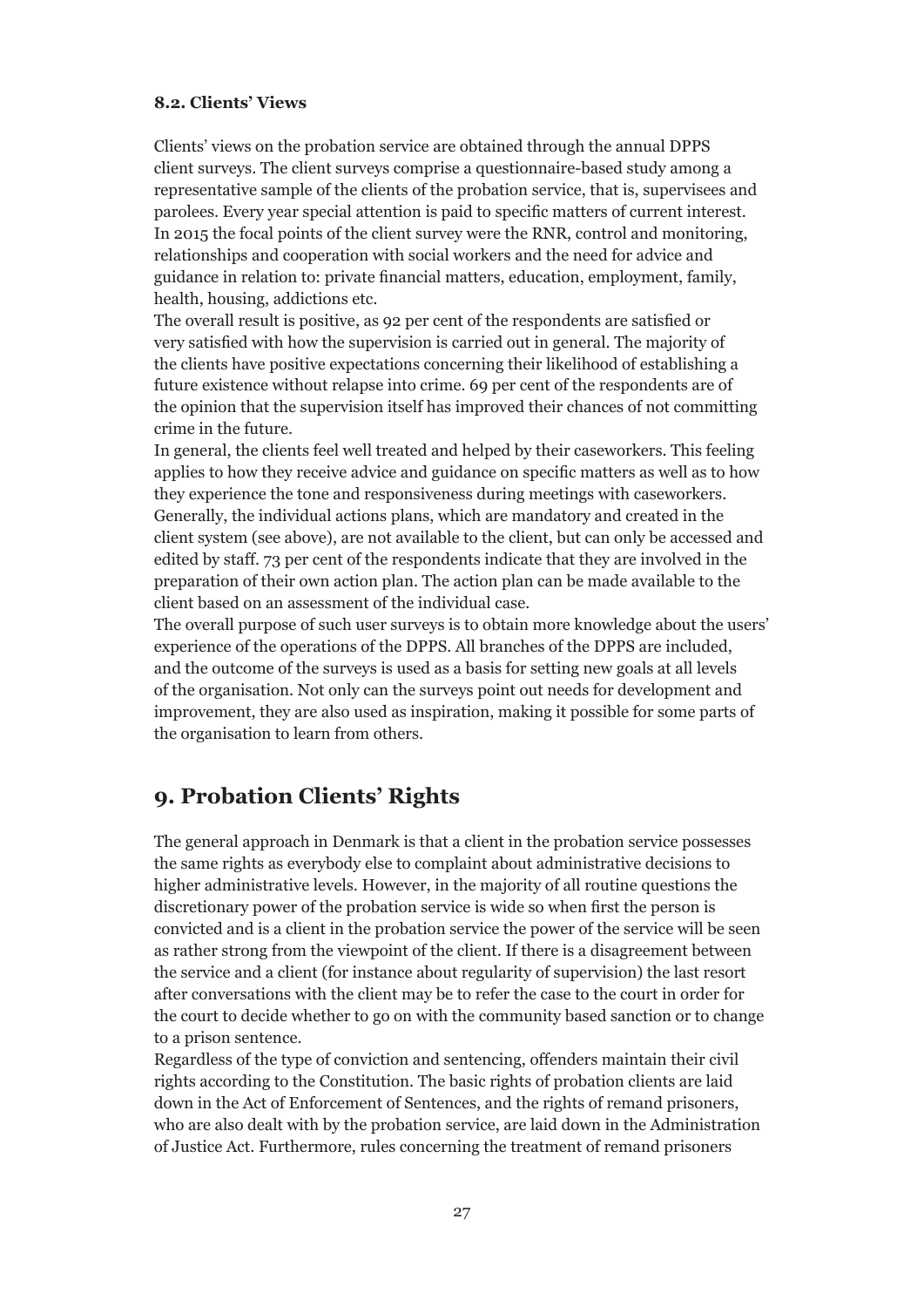and prisoners serving custodial sentences, issued by the Minister for Justice and the DPPS, secure the inmates a number of rights.

Section 4 of the Act of Enforcement of Sentences states that during the enforcement of a sentence no person may be imposed with other limitations than those which are stated in the law or are the consequences of the penalty. According to section 111 of the Act of Enforcement of Sentences, a client may in principle complain about all kinds of things, at least to his or her immediate superior. If the client is not satisfied with the answer, the complaint may be passed on to the Regional Office and a few questions may be taken to the DPPS.

Finally some matters may be presented for the Ombudsman.

On some matters guidelines for staff in the probation service give them specific instructions about informing clients of complaint procedures. This includes, for example, situations where a client who has been in pre-trial prison is sentenced to community service and is unsatisfied with the number of hours of community service the judge finds to be equivalent to the number of days the client has spent in pretrial prison. Another example is situations where the local Probation Service unit recalls a permission to serve a sentence under electronic monitoring and the person is unsatisfied with this decision. In both cases the only place to direct the complaint is the DPPS.

Section 112 of the Act of Enforcement of Sentences exhausts the legal chances of having a complaint regarding enforcement of sentences tried in court. None of the subsections explicitly mention clients in the probation service, but focus instead on prisoners. However, in rare cases a parolee can be ordered back to prison, and such decisions can be brought to court by the client.

Guidelines outline legal rules and regulations concerning confidentiality, that is, the right and duty not to divulge information about an offender or others acquired while acting in an official capacity. The main rule is that relevant information may only be shared with the social services in the municipalities and other authorities with the offender's written consent. The probation service may divert from this main rule and share information with the police if this is necessary for cooperation on crime prevention among parolees (section 155 of the Administration of Justice Act). Information can never be shared to be used in crime investigations.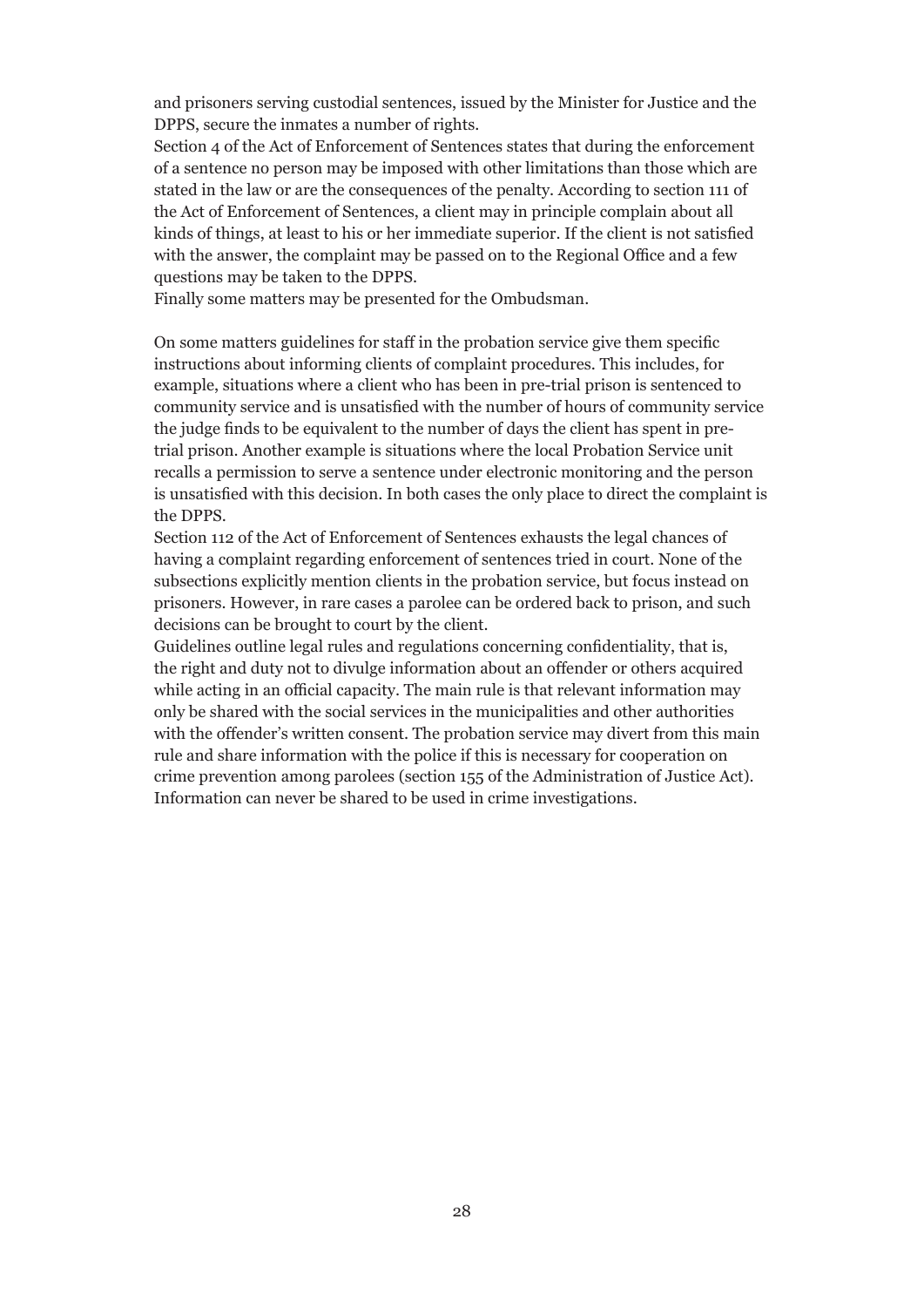# **10. Developments to be expected**

During the last years efforts have been done to develop and expand alternatives to imprisonment, such as community service and electronic monitoring. Consequently, but also due to decrease in crime, prison capacity has been lowered with up to 600 places. It is expected that this trend will continue.

Also in the Probation Service innovations have been implemented recently. That is mainly the LS/ RNR and MOSAIK, which is described above. This is decided to constitute a central part of the probation methodology in the future. The release process has been paid much attention over several years. 2016 a fouryear experiment will be carried out attempting to support very intensively a number of released prisoners. The support shall be based in the social welfare system in the communities and the Probation Service with the last mention as responsible. It is not possible for the time being to tell what the experiences of the experiment will be. These years crime policy is very popular among politicians. Among the topics that are debated politically are for instance GPS tagging of prisoners on prison leave, a special DPPS for youth and special restrictions on convicted foreigners and gang-members. It is hard to tell whether any of those ideas will ever be decided and implemented.

# **11. Important Publications**

1993: Department of Prisons and Probation, A Programme of Principles for Prison and Probation Work in Denmark, Copenhagen. http://www.kriminalforsorgen.dk/A-Programme-of-Principles-689.aspx

1998: Britta Kyvsgaard, Kriminalforsorg i Frihed – mellem omsorg, hjælp og kontrol (Probation Service – Between Care, Help and Control), Department of Prisons and Probation, Copenhagen. (Survey on the importance and possibilities of probation seen from the perspective of the clients; the findings are positive).

2006: Britta Kyvsgaard, Hvad virker – hvad virker ikke (What works – what does not work), DJØF Publishing, Copenhagen. (Collection of articles on evidence-based policy and practice).

2007: Susanne Clausen, Samfundstjeneste – virker det? (Community Service Order – Does It Work?), thesis, Faculty of Law, University of Copenhagen. (The analysis shows that community service orders work, as they are more humane than imprisonment, cheaper and crime preventive especially for those who have a high risk of reconviction: the young and unemployed).

2009: Servicestyrelsen, Projekt God Løsladelse. Erfaringer – metode og anbefalinger (Project Good Release. Experiences – Method and Recommendations). http://www. kriminalforsorgen.dk/Udslusning-1372.aspx

2010: Peter Kramp, Klienter idømt en psykiatrisk særforanstaltning. Samarbejdet mellem Kriminalforsorgen i Frihed og psykiatrien – og noget om behandlingen af psykisk syge kriminelle (Clients Sentenced to Special Psychiatric Treatment. Cooperation Between the Danish Prison and Probation Service and Psychiatrists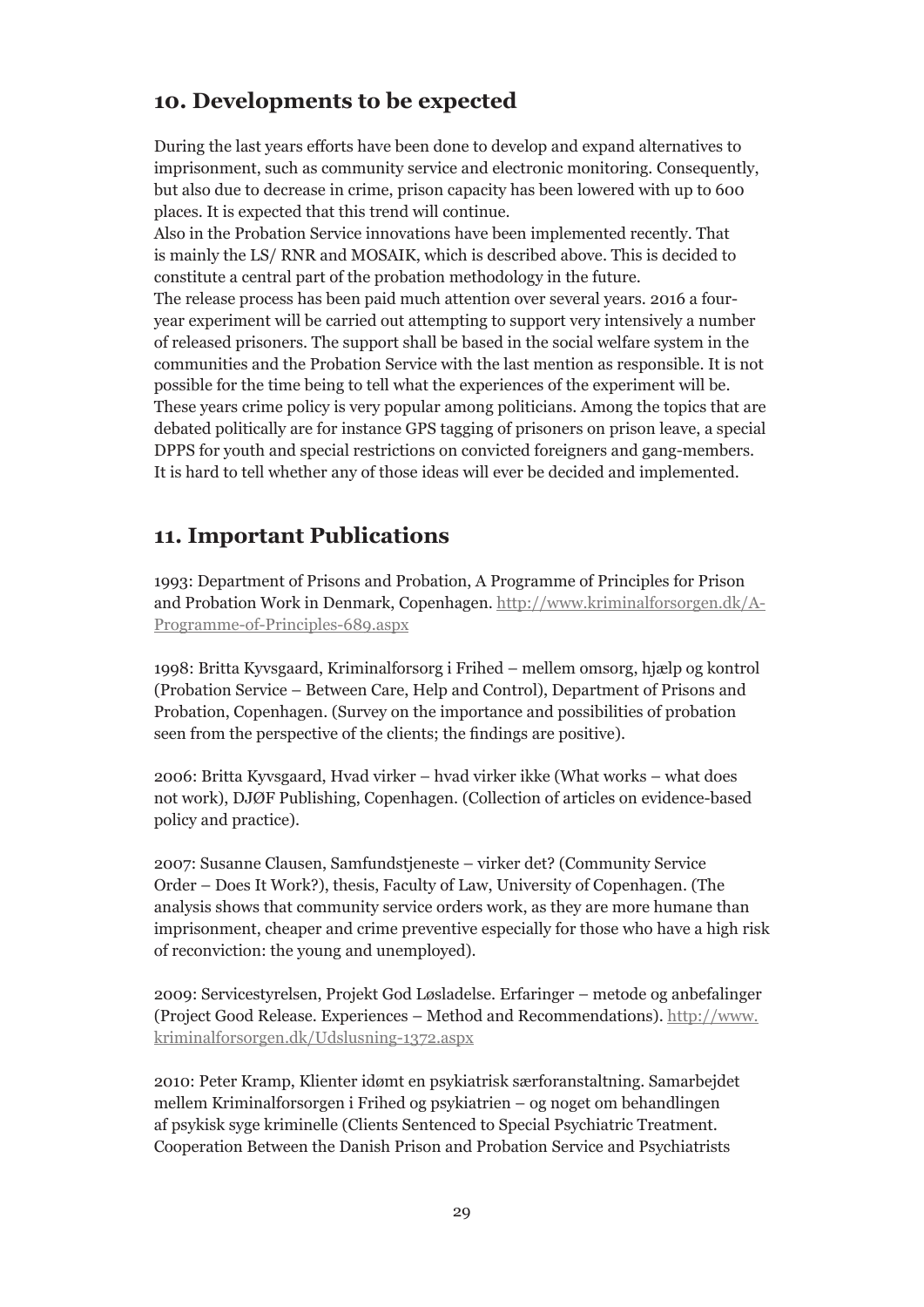– and Something About Treating Mentally Ill Criminals). http://www. kriminalforsorgen.dk/Psykisk-syge-1380.aspx

2011: Christian Clement, Samfundstjeneste – En effektevaluering (Community Service. An Assessment of Effect), Research Unit of the Ministry of Justice. http:// www.justitsministeriet.dk/sites/default/files/media/Arbejdsomraader/Forskning/ Forskningsrapporter/2011/Samfundstjeneste\_-\_En\_effektevaluering.pdf

2011: Tanja Tambour Jørgensen, Afsoning i hjemmet – En effektevaluering af Fodlænkeordningen (Serving at Home. An Assessment of the Effect of the Electronic Monitoring Scheme), Research Unit of the Ministry of Justice. http:// www.justitsministeriet.dk/sites/default/files/media/Arbejdsomraader/Forskning/ Forskningsrapporter/2011/Afsoning\_i\_hjemmet\_-\_En\_effektevaluering\_af\_ fodlaenkeordningen.pdf

2011: Anita Rönneling, Nadja Sørensen and Pernille Christel Bak, Undersøgelse af tilsynsvirksomheden (Survey of Supervision Activities), Directorate of the Danish Prison and Probation Service. http://www.kriminalforsorgen.dk/Files/Afdelinger/ Afdeling%20Master/Pdf/Undersøgelse%20af%20tilsynsvirksomheden%20-%20 Endelig%20version%20november%202011.pdf

2012: Signe Hald Andersen, Serving Time or Serving the Community? Exploiting a Policy Reform to Assess the Causal Effects of Community Service on Income, Social Benefit Dependency and Recidivism, Research Unit of the Rockwool Foundation. http://www.rockwoolfonden.dk/app/uploads/2015/12/Serving-time-or-serving-thecommunity\_37.pdf

2013: Research Unit of the Rockwool Foundation, Færre på offentlig ydelse efter samfundstjeneste og efter afsoning med fodlænke end efter fængsel (Fewer Offenders Claim Welfare Benefits After Community Service and Electronic Tagging than After Serving Prison Sentences). http://www.rockwoolfonden.dk/app/uploads/2016/02/ Newsletter-january-2013.pdf

2014: Danish Prison and Probation Service, Samfundstjeneste gavner alle (Community Service Benefits All). http://www.kriminalforsorgen.dk/ Samfundstjeneste-39.aspx

2014: Research Unit of the Ministry of Justice, Evaluering af forsøgsordning med vredeshåndteringsprogrammet "anger management" (An Assessment of the Anger Management Programme – A Pilot Scheme). http://justitsministeriet.dk/sites/ default/files/media/Arbejdsomraader/Forskning/Forskningsrapporter/2014/ Evaluering%20af%20anger%20management%202014.pdf

2015: Britt Østergaard Larsen, Fodlænkeafsonere gennemfører deres uddannelse (Educational Outcomes After Serving with Electronic Monitoring. Results from a Natural Experiment), Research Unit of the Rockwool Foundation. http://www. rockwoolfonden.dk/app/uploads/2015/12/NB\_december2015\_DK\_Kriminalitet\_ WEB-1.pdf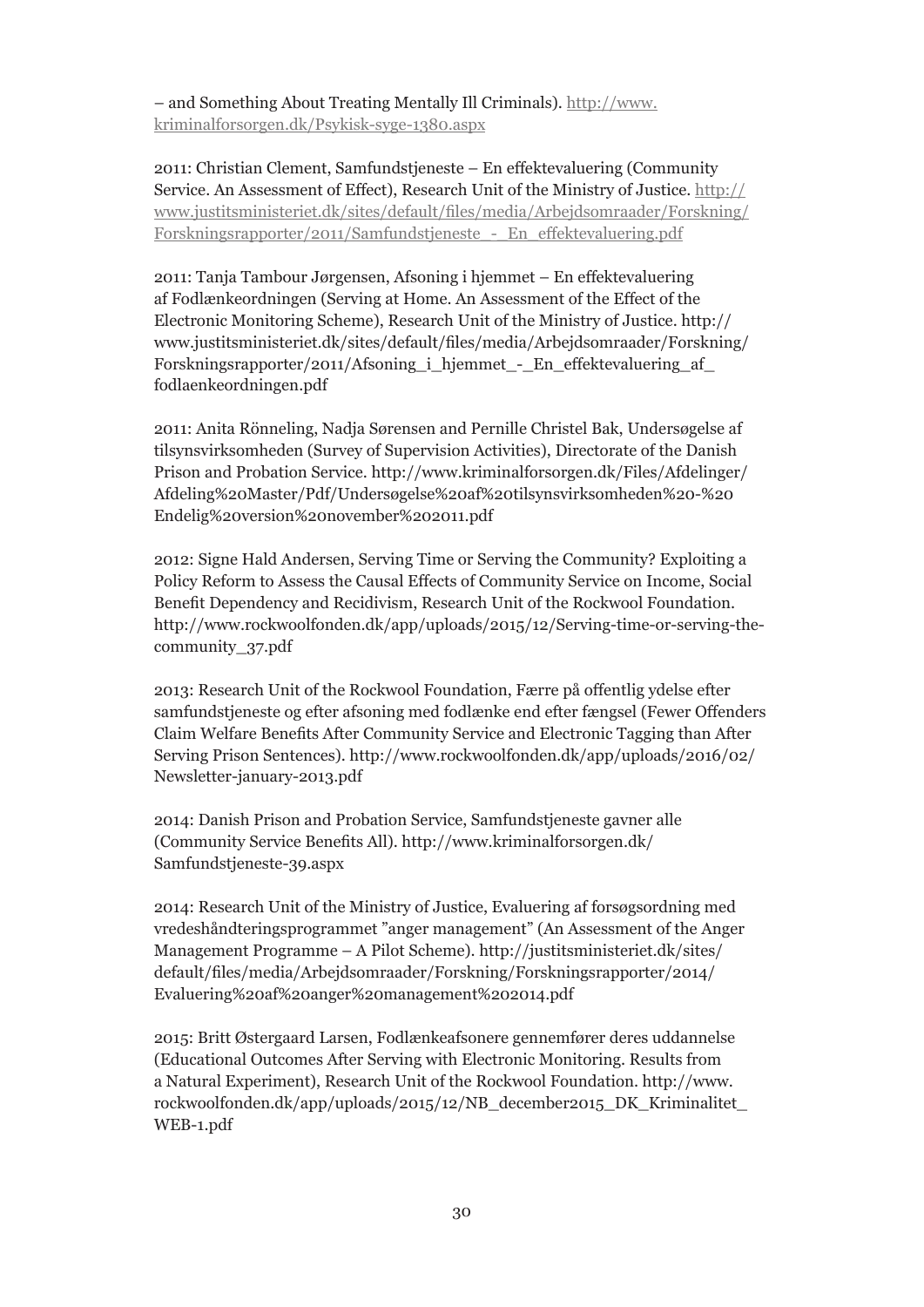2015: Signe Hald Andersen, Lars Højsgaard Andersen and Peer Ebbesen Skov, Fodlænkeafsoning redder parforhold (Effect of Marriage and Spousal Criminality on Recidivism), Research Unit of the Rockwool Foundation. http://www. rockwoolfonden.dk/app/uploads/2015/12/Journal\_of\_Marriage\_and\_Family.pdf

2015: Jonas Markus Lindstad, Brugerundersøgelsen 2015. Klienters holdninger og vurderinger af at være i tilsyn under Kriminalforsorgen i Frihed (User Survey 2015. Clients' Views and Evaluations of Being Supervised by the Danish Prison and Probation Service), Directorate of the Danish Prison and Probation Service. http:// www.kriminalforsorgen.dk/Brugerundersøgelsen-2015-5236.aspx

2016: Directorate of the Danish Prison and Probation Service, The Danish Prison and Probation Service in Brief. http://www.kriminalforsorgen.dk/Generalinformation-684.aspx

2016: Susanne Clausen, Delanalyse 1 vedrørende evaluering af RNR i KiF. Opfølgning på indførelsen af LS/RNR i KiF (Subanalysis 1 on Evaluations of RNR in KiF. Followup on the Implementation of LS/RNR in KiF), Directorate of the Danish Prison and Probation Service. http://www.kriminalforsorgen.dk/Andre-indsatser-1373.aspx Public Attitudes to Punishment, http://www.nsfk.org/Page/ctl/ArticleView/ mid/383/articleId/127/Public-attitudes-to-punishment European Social Survey, http://www.europeansocialsurvey.org/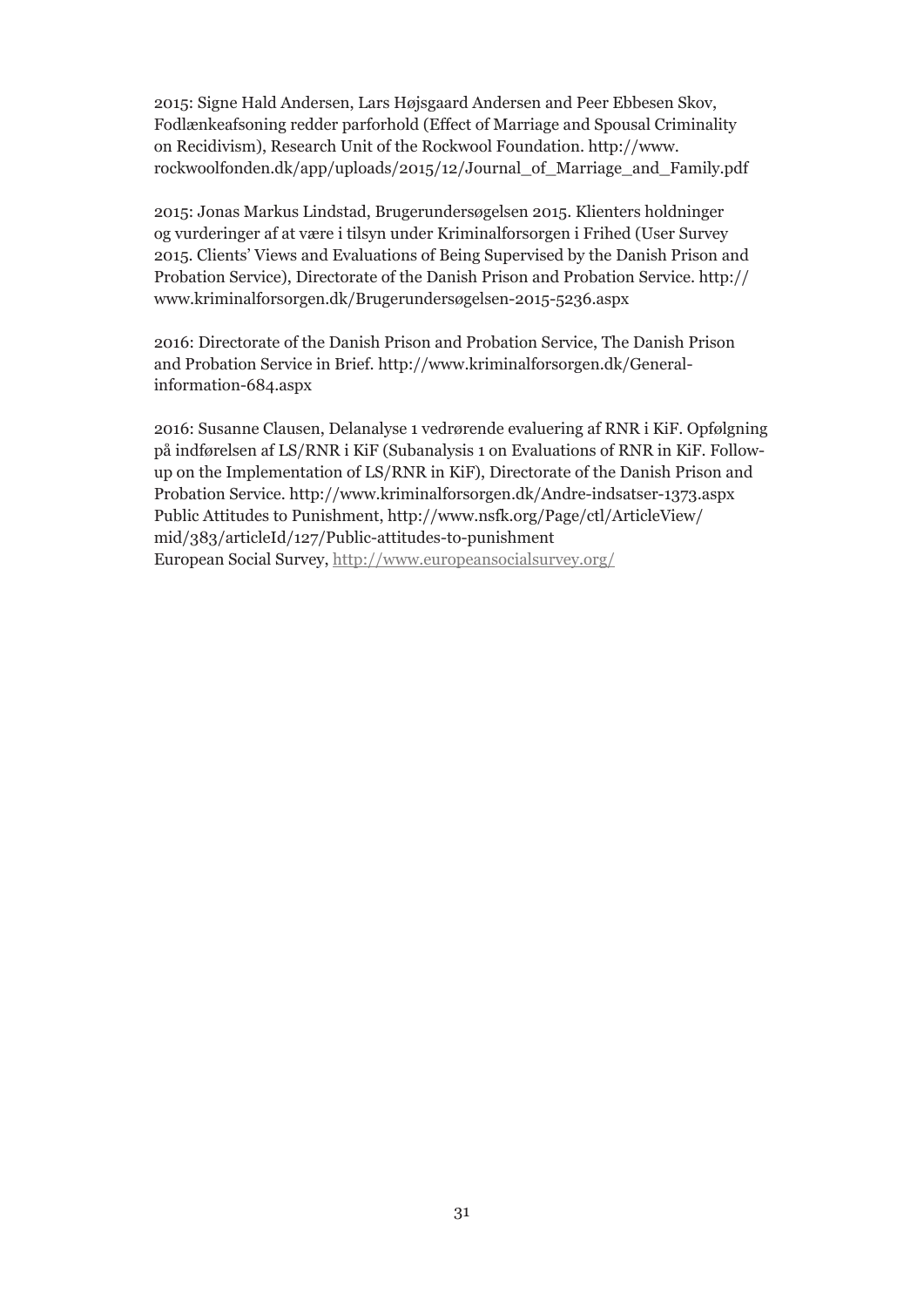# **12. Contact Information and Webpages**

## **Ministry of Justice**

Slotsholmsgade 10 1216 Copenhagen K Phone: 72 26 84 00 Email: jm@jm.dk Webpage: http://www.justitsministeriet.dk/

## **National Office of the Prison and Probation Service**

Department of Prisons and Probation Strandgade 100 1401 Copenhagen K Phone:  $+4572555555$ Email: dfk@kriminalforsorgen.dk Webpage: http://www.kriminalforsorgen.dk/ Information is available here on any of the four regional offices and the 13 probation offices.

## **Staff Training Centre and Library**

Kriminalforsorgens Uddannelsescenter Biskop Svanesvej 69 3460 Birkerød Phone: + 45 72 55 39 00 Email: kriminalforsorgens.uddannelsescenter@kriminalforsorgen.dk

## **Statistics Denmark**

Sejrøgade 11 2100 København Ø Phone: +45 39 17 39 17 Email: dst@dst.dk Webpage: http://www.danmarksstatistik.dk/da/ Can provide statistics on court orders.